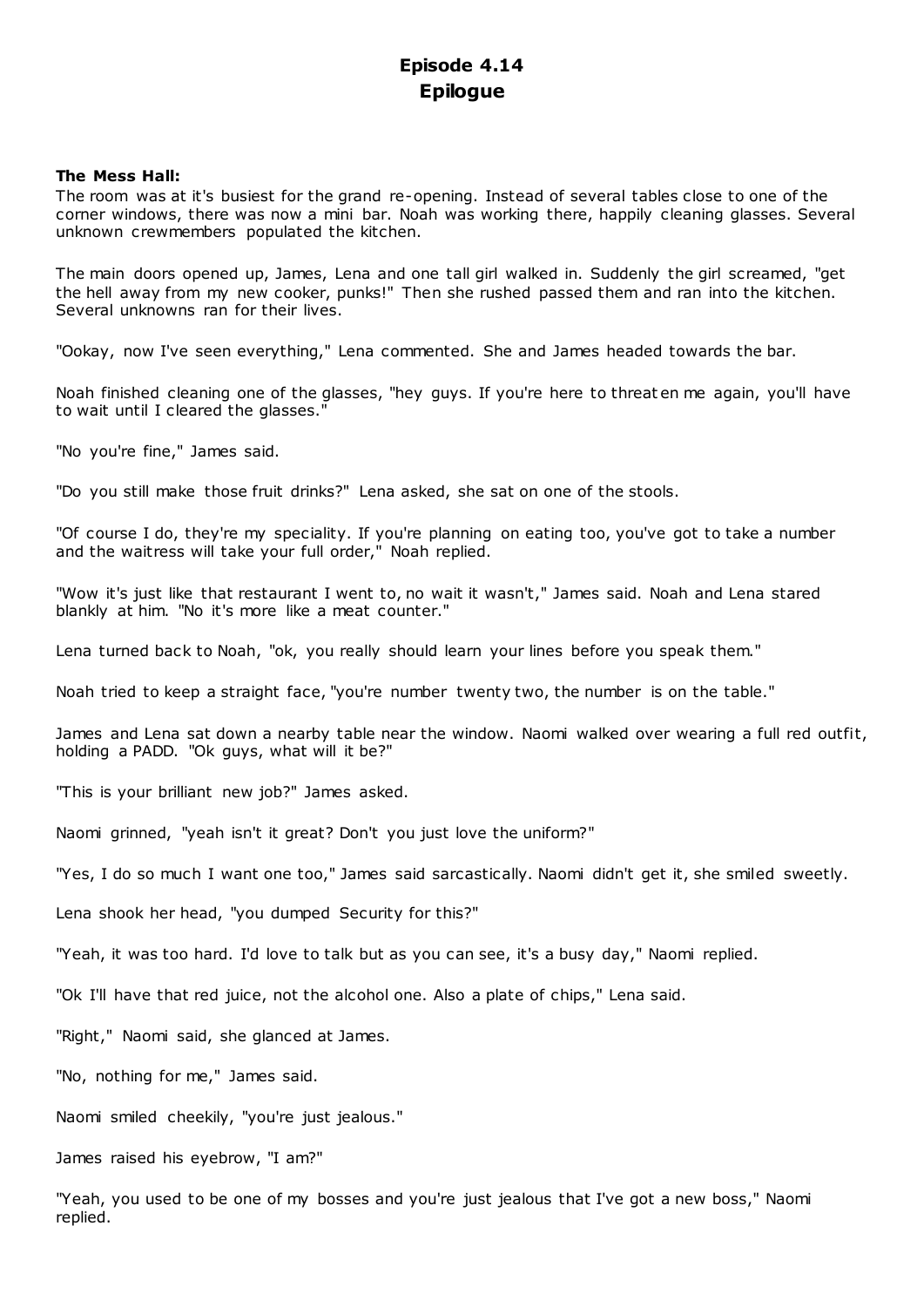"Right whatever, I'll have a coke," James muttered.

Naomi nodded, "you've got it babe." She walked away humming something.

"I should have guessed, what other job can a girl like her get?" James commented.

"Captains Assistant?" Lena shrugged her shoulders. "Why are you even here anyway, I figured it was training time."

"It is, I just don't feel like going," James replied.

"I figured you'd be there, you were happy that Jessie was going to join the training," Lena said.

James looked uncomfortable, "well yeah it's good, it's just..."

Lena smiled, "oh I get it."

"Oh not you too, enough crazy theories please," James muttered.

Lena ignored him, "I came by the other day, I noticed it too."

Naomi came back with a tray, she placed a plate and two glasses on the table. "Who's paying?" Naomi asked.

"I will," James replied.

Lena rolled her eyes, "just because I have no job now doesn't mean you have to pay." James stared at her, she rolled her eyes again. "Fine, I'll pay half." Naomi walked away again.

"What are you talking about anyway?" James asked.

"You mean you didn't notice it? Jessie and I were talking and he was glancing over at her, I'm sure of it," Lena replied.

James' eyes widened, "he was what?"

"I thought this was the reason why you didn't want to train," Lena muttered.

"Daniel kept looking at Jessie?" James questioned.

Lena nodded her head nervously, "yeah."

"That was why he was easily won over," James grumbled. He snatched a few chips off Lena's plate.

Lena glared at him, "hey!"

"Oh sorry," James said, he put back the chips he'd already half eaten.

Lena stared at the chips in disgust, "it's ok, you can have them." He took them back. "Look it's ok, there's nothing to worry about."

"Oh of course, there's nothing to worry about. That blondy has a thing for Jessie, it's not a big deal," James muttered.

"Oh please, it isn't a big deal. Jessie won't even like him let alone make a move or something. If he made a move she would probably kick him in a sensitive place. We all know Jessie five or six months pregnant isn't something you should mess with," Lena said.

"Five months," James said.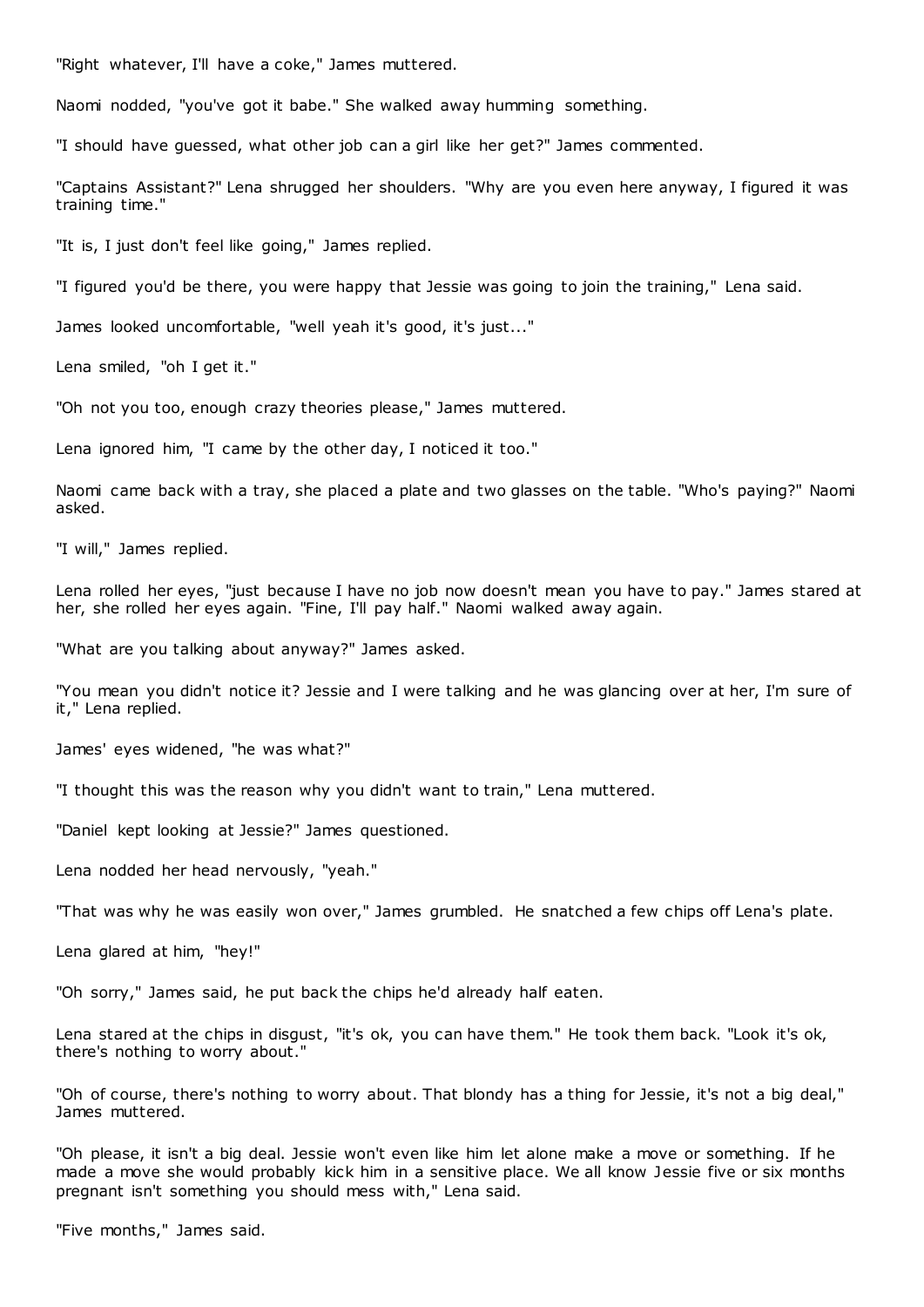"Well she's more aggressive but sometimes she gets a little hyperactive, but she's passed that flirty stage right?" Lena said.

"Yeah thank god, the hyperactivity is still there but I didn't notice the aggression. She usually beats the snot out of Tom," James said.

"We're missing the point here. She'll either laugh at him or beat him up, you don't need to worry," Lena said.

James sighed, "yeah, I can't imagine anybody liking him. His hair's all glow in the dark and he looks old for his age.

"Ok he's not that bad really, a lot of girls seem to like him now that he's not annoying," Lena said. "Ok the hair's a bit much but he's all right looking, and that's something since I'm saying it." James stared at her looking scared. "Ohno, wrong guy. He's yuck, eew, not even Naomi would give him the time of day."

Naomi walked over, "tell me about it, I mean who'd even give their kid a name like Neelix?"

"I was talking about Daniel," Lena said quietly.

"Are you blind woman? He's like the second fittest I've seen in a while," Naomi said.

"Really, who's the first not like I care," James questioned.

Naomi sighed, "oh, he's such a cutey, all strong, manly, tall, dark." She stared into the distance, she quickly snapped out of it. "Thanks a lot James, I've just spent ten minutes getting him out of my head, god!" She stormed off.

"She was thinking of Kevin, without a top too," Lena said looking disgusted.

James nodded his head nervously, "yeah I got a slightly blurry vision of that."

"Ah, it must be nice having weak telepathy again," Lena said.

"Well like you said, nothing to worry about. I'm not even first or second, first has hit on Jessie and second wants to," James said.

"First has tried and failed, second probably won't even bother," Lena said. "Besides that was Naomi's top ten winners, she used to chase Harry around all the time. Then again she called you babe, so you're probably third."

"Really, I thought she was talking to you," James said.

Lena glared at him, "don't, she was talking to you so shut up."

#### **Meanwhile, Holodeck Two:**

Daniel, Faye and Jessie had sat down on the chairs in the hologym. Faye was looking rather bored.

"So what level are you?" Daniel asked as he put a spell book on his lap.

"There are levels?" Jessie questioned.

"Um yeah," Daniel replied. "What spells have you done?"

"Besides from when I was evil? Um transportation, but I didn't get too far. I turned B'Elanna invisible, made Duncan older instead of a protection spell," Jessie replied. "Yeah I suck."

Daniel smiled as he looked down at the book, "ok level one then, though invisibility spells are advanced."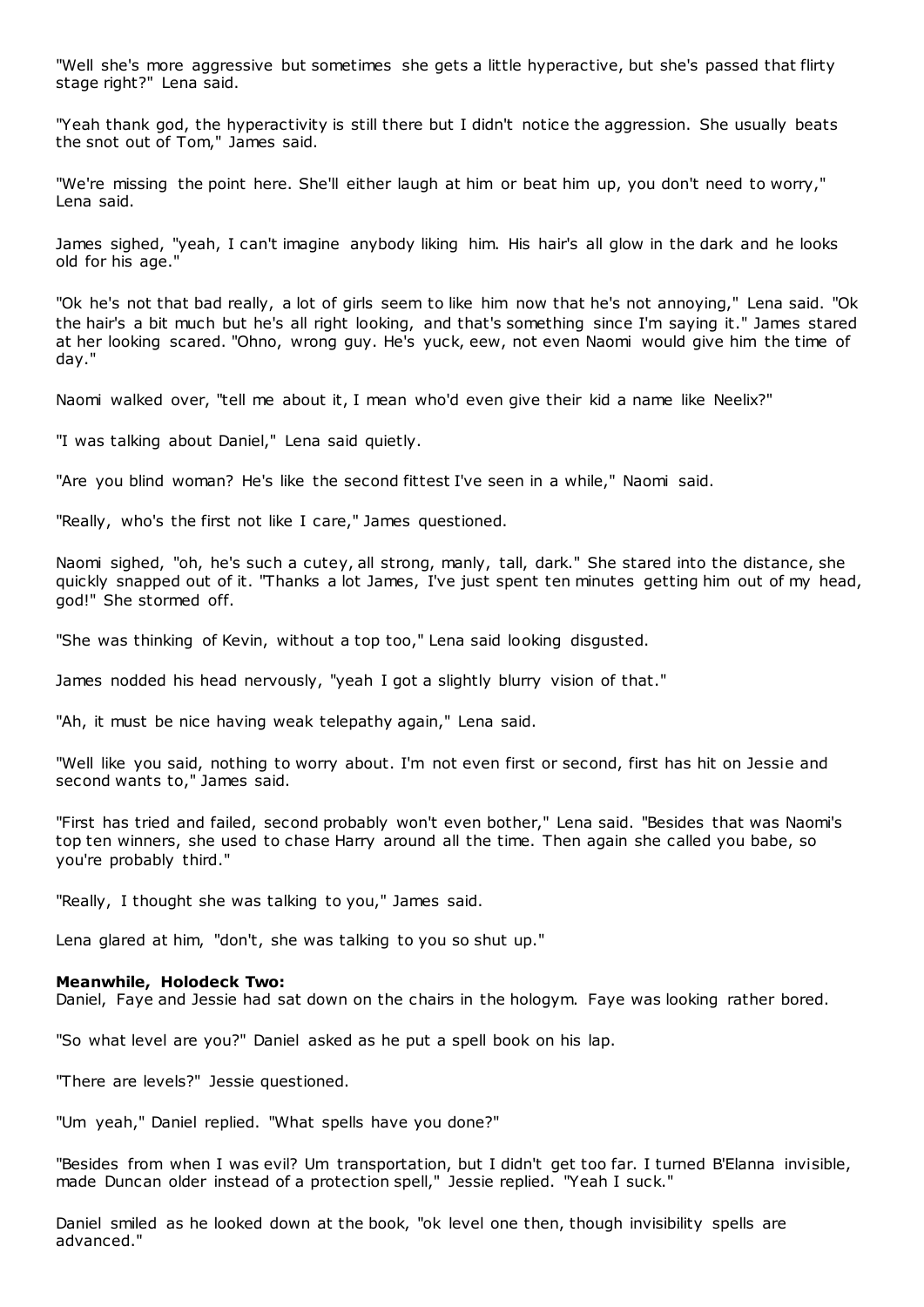Jessie looked guilty for a second, "oh I can make a perfectly tough and violent guy a hyperactive, less angry, um... childish guy."

"Oh so that's why Tom's like that," Daniel said.

Jessie laughed, "Tom was always like that."

"Yeah I know, you did that to James right," Daniel said.

The arch appeared, the doors opened and Lena and James came through them.

"Wow you didn't tell me training was a laugh riot now," Lena said.

"It's not, usually," James said.

Jessie climbed out of her seat and ran over to James. "Hey cutey," she said as she wrapped her arms around him.

"Um hey yourself. You know I am kinda passed the age where cute is good," James said.

"What do you want me to call you then?" Jessie asked with an innocent look on her face.

"I'll stop you right there Jess," Lena butted in.

Faye sat up quickly, "what, I'm awake."

"It's ok Faye," Daniel muttered as he stood up. "So Lena, are you joining us again?"

"Yeah for today, there's nothing to do really," Lena replied.

"Damn a full class," Daniel said. He glanced over at James and Jessie. "You two are going to work right, not flirt or crap?"

Jessie pulled away enough to glance over at him, "work, I came here to work."

"Yeah Daniel, Jessie wants to work with you," James muttered to himself.

Jessie turned back to him, "what's up with you?"

"I'm fine, I'm fine with you training with Daniel. I trust you," James continued to mutter.

"Are you..." Jessie said quietly. She quickly guided him to another part of the room, "you're acting jealous, why?"

"No I'm not, there's nothing to be jealous about," James replied.

"You're damn right about the second part, but you are jealous," Jessie said.

Meanwhile Lena headed over to Daniel who was watching them with interest. "What's that all about?"

Lena sighed, "James thinks, well he's more worried that Jessie's spending too much time training with you."

Daniel looked proud, "really? You can tell him to stop worrying, I don't like her that way."

Lena frowned, "but you kept looking over at her the other day, you know when I was talking to her."

"I did?" Daniel looked confused, "that's weird."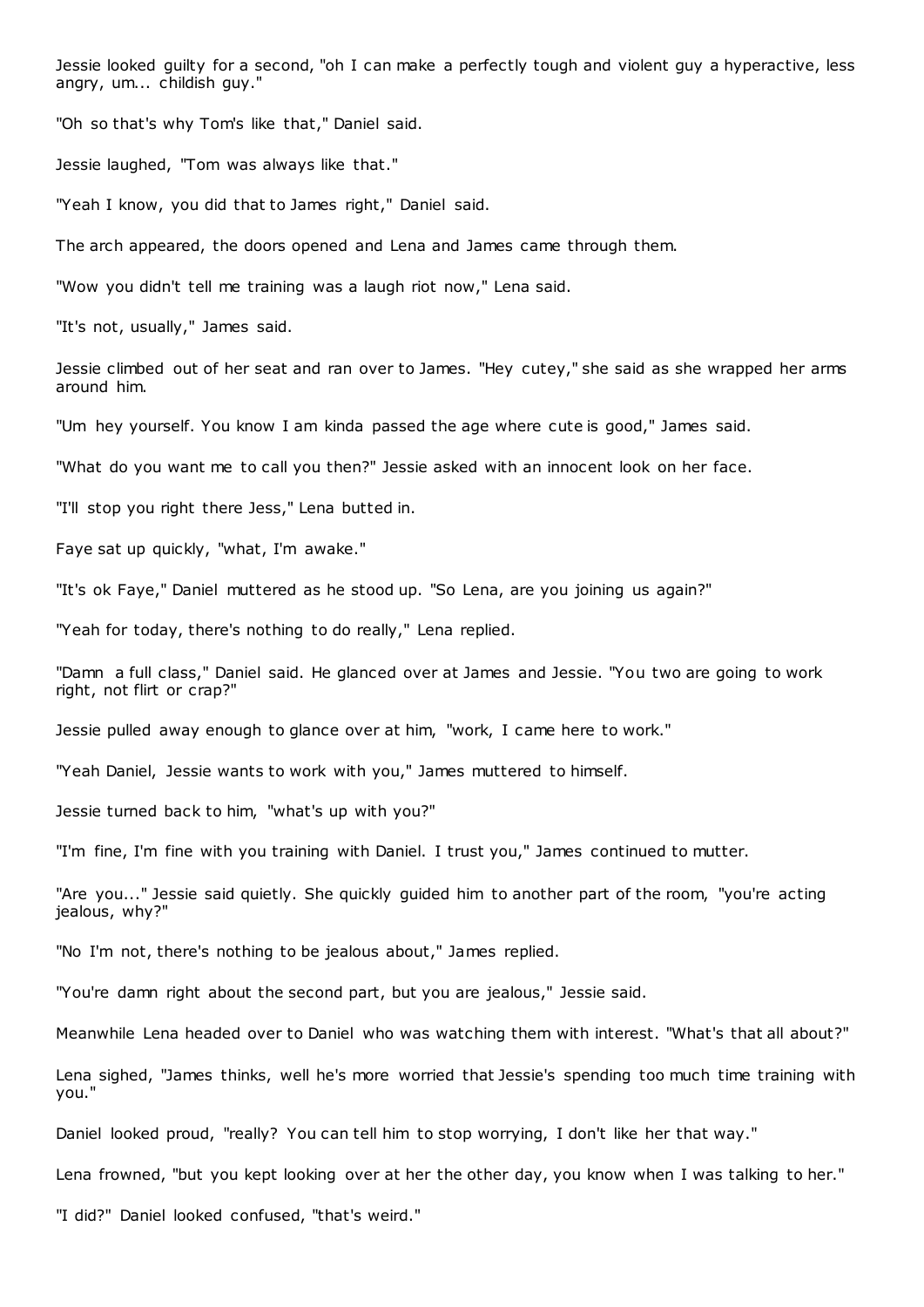"Uh huh, well I got him worked up for nothing," Lena muttered.

"Obviously," Daniel said.

Meanwhile the calm conversation between James and Jessie wasn't as calm as before. "I can't believe you don't trust me after all this time," Jessie grumbled.

"No I do trust you, it's him I don't trust," James said.

Jessie shook her head, "what makes you think that I'd choose him over you anyway?"

James just shrugged, "I dunno, Lena and Naomi thinks that..."

Jessie laughed, "oh my god, this sounds funny before you even get to the point."

"They all think Daniel's good looking, and he's interested in you and..." James muttered.

"Ok Lena went out with Craig. Naomi used to chase Harry around like a puppy dog," Jessie said.

"Yes so?" James said.

"So you're getting upset because they think Daniel's a looker who's going to take me away from you. Hello, they're not very good judges are they?" Jessie said.

"Maybe but Naomi would date every guy if she could, and Daniel is second best on her list," James said.

Jessie raised her eyebrow, "who's first?"

James pretended to look hurt, "it hurts me that you'd ask that."

"It doesn't matter, what matters is that you're first on my list," Jessie said as she put her arms back around him.

"You have a list?" James questioned.

Jessie bit her lip nervously, "it's a list with just your name on it. The important thing is you're on top."

Daniel walked over to them, "he is? Good old fashioned ey?"

James and Jessie stared blankly at him. "Oh my god, just shut up Dan," Jessie muttered.

Lena joined the others, "what did I miss?"

"Me freaking them out," Daniel sniggered.

"So glad I missed that," Lena said.

"It's ok, we're all over it," James commented.

Jessie folded her arms, "I wasn't freaked out, I was more disgusted."

"Oh ok," Daniel muttered.

## **The Alpha Quadrant, the Leda Bridge:**

"I'm telling you, I didn't cheat," Angela said.

Harry sat down in his chair, "then how are you a Commander and in charge of a ship? You're the same age as me."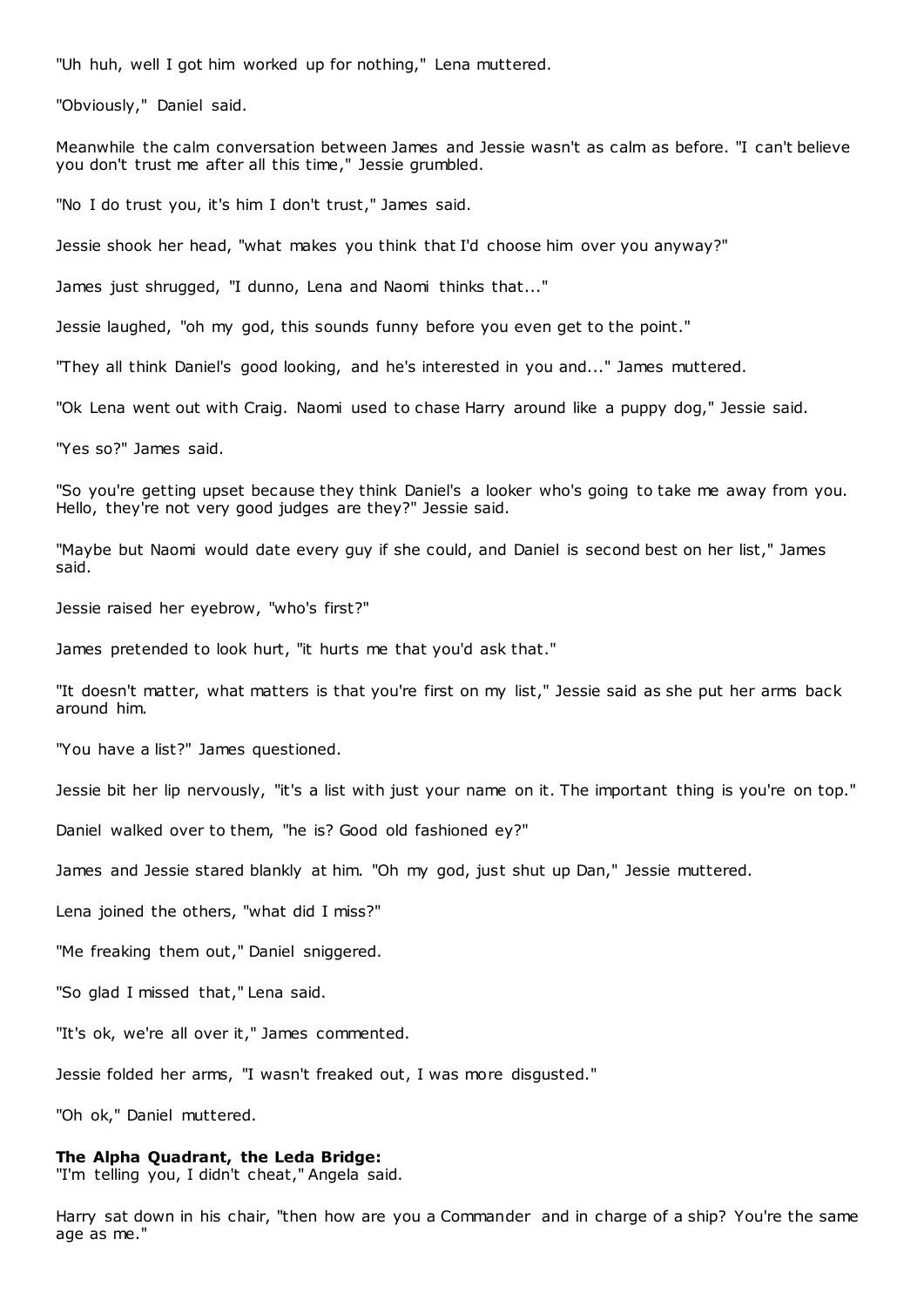"Well for one thing Starfleet is short on officers right now," Angela shrugged her shoulders. "I did leave school early, joined the prep college earlier than most. That's all."

"Oh that makes sense I guess," Harry said. "I should have done the same."

Angela shook her head, "no you shouldn't have. I got expelled for um, doing something wrong. Afterwards I had no friends and I had a hard time.

"Oh, you're right, maybe I'm glad I didn't do that then," Harry said.

"Just maybe?" Angela raised her eyebrow, "you don't know why I got expelled, did you? Thank god that's blown over."

"Am I supposed to know?" Harry asked.

"No but somehow everyone I met seemed to know. I guess it was about seventeen years ago," Angela replied.

"Ok ok, if you're not going to tell me just drop it," Harry said.

The opps person turned around, "I hate to interrupt but we're nearing an alien fleet. It might be the Lillyia."

Angela sighed, "oh good."

#### **Voyager:**

Kathryn left her Ready Room, "report."

Andrea raised her eyebrow, "do you always do that?"

"No," Kathryn pouted. "Sometimes I say report while leaving a turbolift or the conference. Sometimes I even say 'whats going on'."

"Or come out of the Ready Ream and sing your latest coffee parody," Andrea muttered.

"Hmm, she's good," Phoebe commented.

Lilly stepped off the turbolift, "you called?"

"Yeah we're getting close to the fleet now," Andrea said.

"Ok this'll be interesting," Lilly muttered.

Kathryn turned to opps which was now manned by Jodie. "Hail them when we're in range."

"They are in range doofus," Andrea said.

Kathryn rolled her eyes, "doofus? You hurt me with your words."

"On screen," Andrea muttered, passing Kathryn a stone cold glare.

The viewscreen changed to show Scot and James 2 standing on their bridge. Lilly looked uncomfortable, "hey guys."

"Lilly?" Scot stuttered with wide eyes. "You're the last person I expected to see."

Lilly looked around at some people on the Voyager bridge, "didn't anyone tell the Lillyia there were two me's. You know past me and me."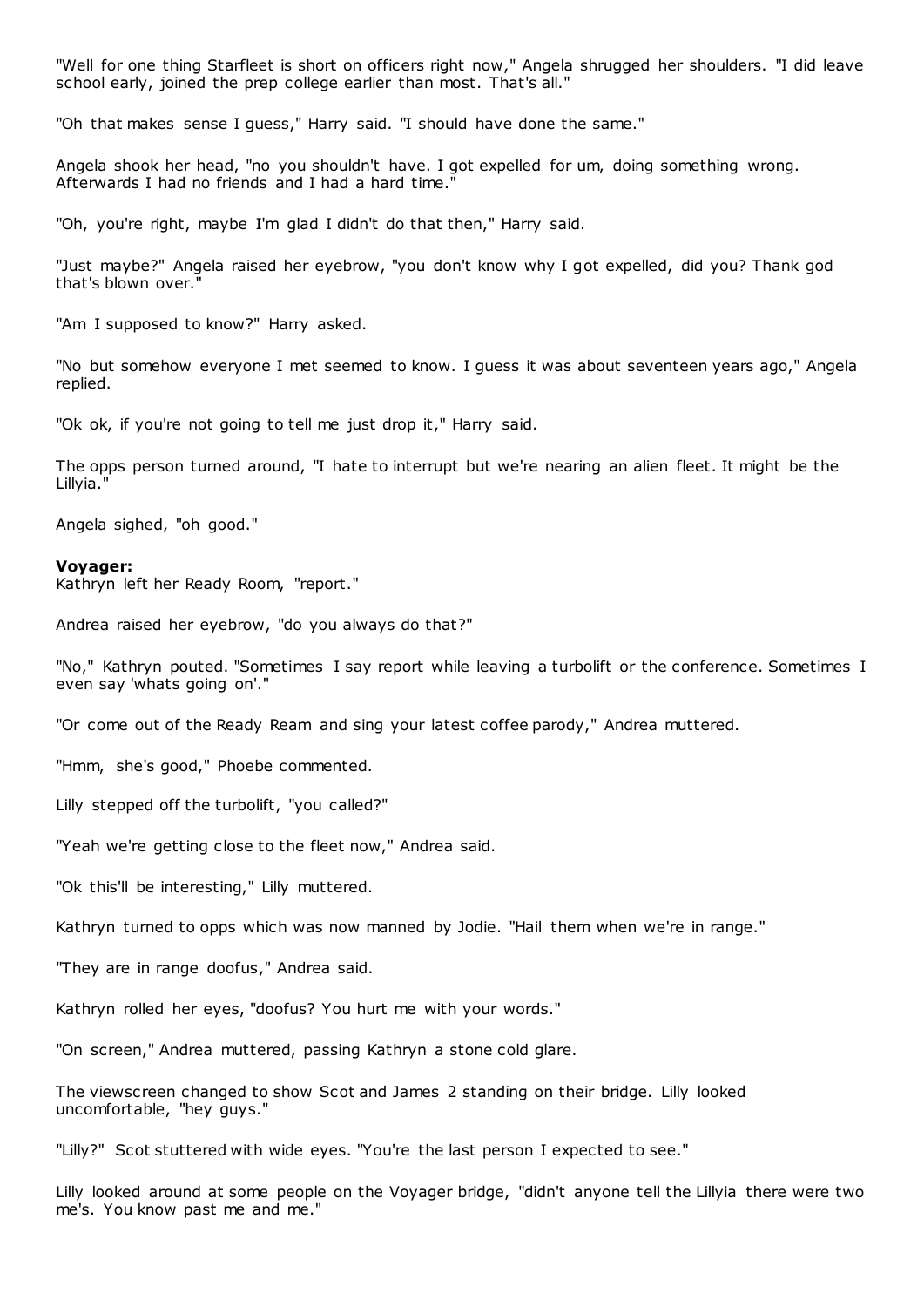Scot glanced back at James 2, he nodded his head sheepishly. "Uh huh really," he muttered as he turned back to the viewscreen. "It's nice to find out now, several months after I thought you died."

"Oops," James 2 muttered.

Andrea cleared her throat, "are we going to do this or what?"

"You'll have to excuse my new first officer, she's a bitch," Kathryn said.

"Yeah I know the feeling," James 2 said. Scot rolled his eyes.

"We're getting a message from the Leda, they're ready to start the search," Jodie said. She looked confused, "how did they do that?"

Kathryn glanced over, "did you press the green button?"

"I pressed a lot of buttons while looking for the viewscreen one," Jodie replied.

"Ah, we have broadband you see. You switched on the spare commlink," Kathryn said. Everyone groaned at the bad joke.

"Well then," Scot said. He glanced at Carly, "send the co-ordinates to the two ships."

"Aye boss man," Carly giggled.

"The co-ordinates will take you to one of three possible locations," Scot said.

James 2 nodded, "these things are cloaked though but they generate a strong energy signature. Once you find it fire your phasers at it at continuous frequencies, it should overload the shields and uncloak."

"It won't harm it?" Kathryn questioned.

"No, the cloak is the shield actually. If it's hit with different frequencies the shields will just collapse," James 2 replied.

"I've got the co-ordinates," helm girl said.

"We'd better get started then, good luck," Kathryn said.

"You too," James 2 said. The viewscreen changed to show the fleet and the Leda all moving away.

"Just wondering, what do we do with the gate when we find it?" Kathryn asked.

"Go through it after programming it of course, and telling the others where we are," Lilly replied.

"After that's the hard bit though, we'd have to keep guessing as we don't know where the Enterprise is now," Andrea pointed out.

#### **The Jarsha Maha Galaxy:**

# *Acting Captains Log Supplemental: We've entered orbit around another Game site, and to our surprise Daniel was actually right about it. By the way that was sarcasm.*

#### **The Bridge:**

Jessie sighed, "we're going to be stuck here forever, aren't we?"

Daniel ignored her, "I don't understand it, the planet looks weird but I say it looks landable."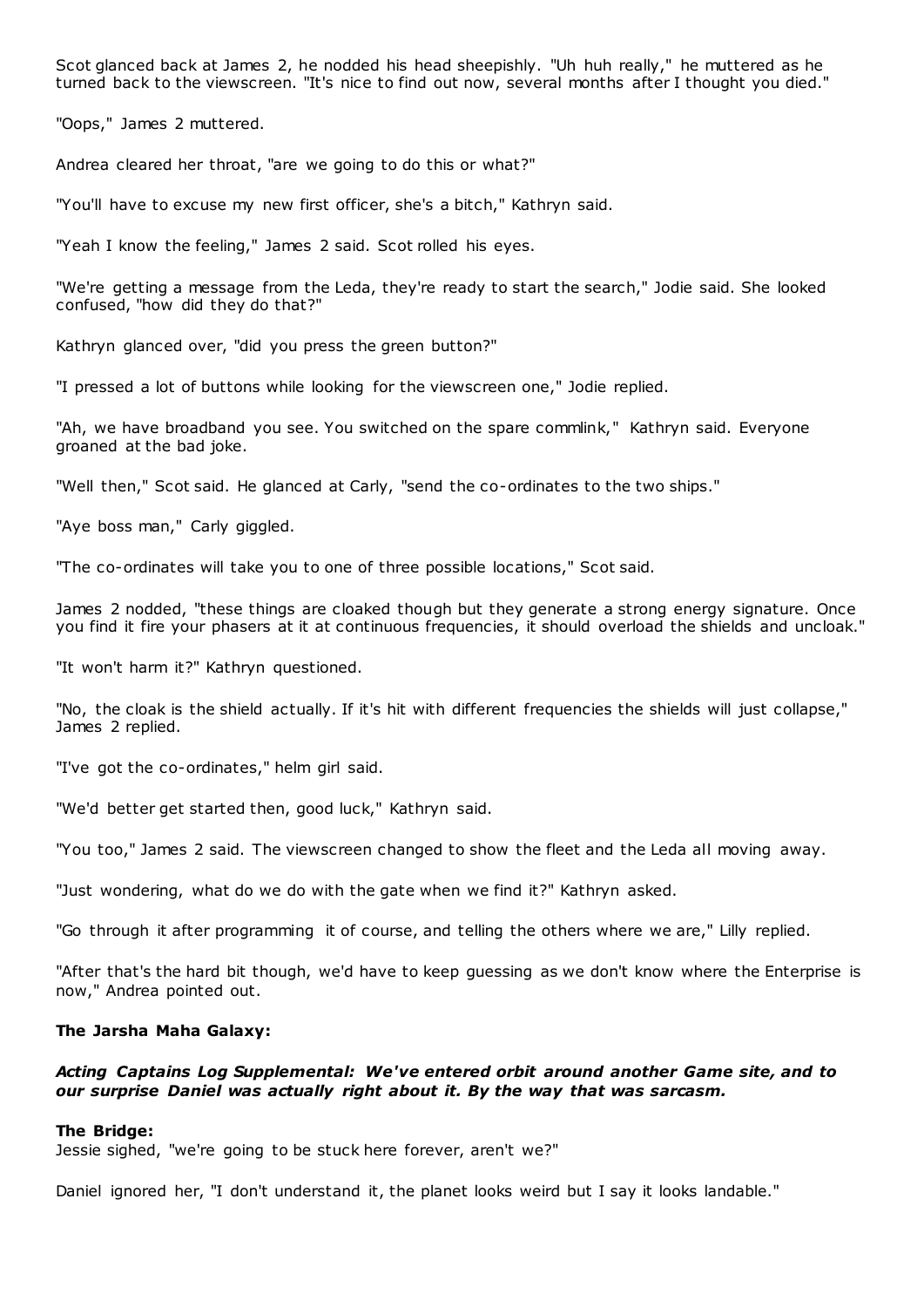"Yes we can land on it, but we're still recovering from the last time we got hit by a game," Tom muttered.

"That's a game?" Daniel said in disbelief.

"A planet sized one, we don't have to go in this one right?" Triah questioned.

"The Slayers will probably want to," Bryan replied.

"Why the hell is it planet sized and round?" Daniel asked.

"Once in a while the Softmicron can build up enough energy to create a big game to destroy a planet in one go," Tom replied. "The question should be why not a planet sized one?"

"Well we're obviously too late then," Daniel said.

"Not really, we can beam in but not out," Tom said.

"I don't get something about these ones, you can't really lose it can you? It's not a game technically, does it just end when the person 'controlling it' dies?" Jessie said.

"I dunno, we don't have any watchers to tell us. Lena knew about this kind of game, so you should ask her," Tom said.

"Hey wait, there's another ship in orbit and they're coming into communications range," Bryan said.

Tom groaned, "oh that's great, they're probably going to blame us for this thing."

"They're hailing," Triah shook her head.

"On screen," Tom commanded.

One familiar figure appeared on the viewscreen. "Enterprise? It's nice to see you again," Wesley said cheerfully.

Everyone groaned, Jessie more so. "Damn, I thought he'd been murdered," Triah muttered.

"Not quite, but I nearly did die all thanks to her," Wesley said eyeing Jessie.

Everyone glanced over at her, she tried her best to look innocent. "You've got to admit, all of us have wanted to leave him behind on an empty ship at some point."

"Oh, that's what happened," Tom sighed in relief.

Another familiar figure appeared at Wesley's side, "why hello Mr Paris, Miss Rex and other people I don't know."

Jessie groaned, "my god, what is this, the annoying watcher reunion?"

Daniel frowned, "I hope I wasn't included there."

Tom just looked confused, "I'm having trouble putting a name to your face."

"Didn't the first two words of my sentence give you a clue?" Jessie muttered.

Tom's eyes lit up, "oh Migod, yeah I remember."

The other guy groaned, "ugh, it's Ligod."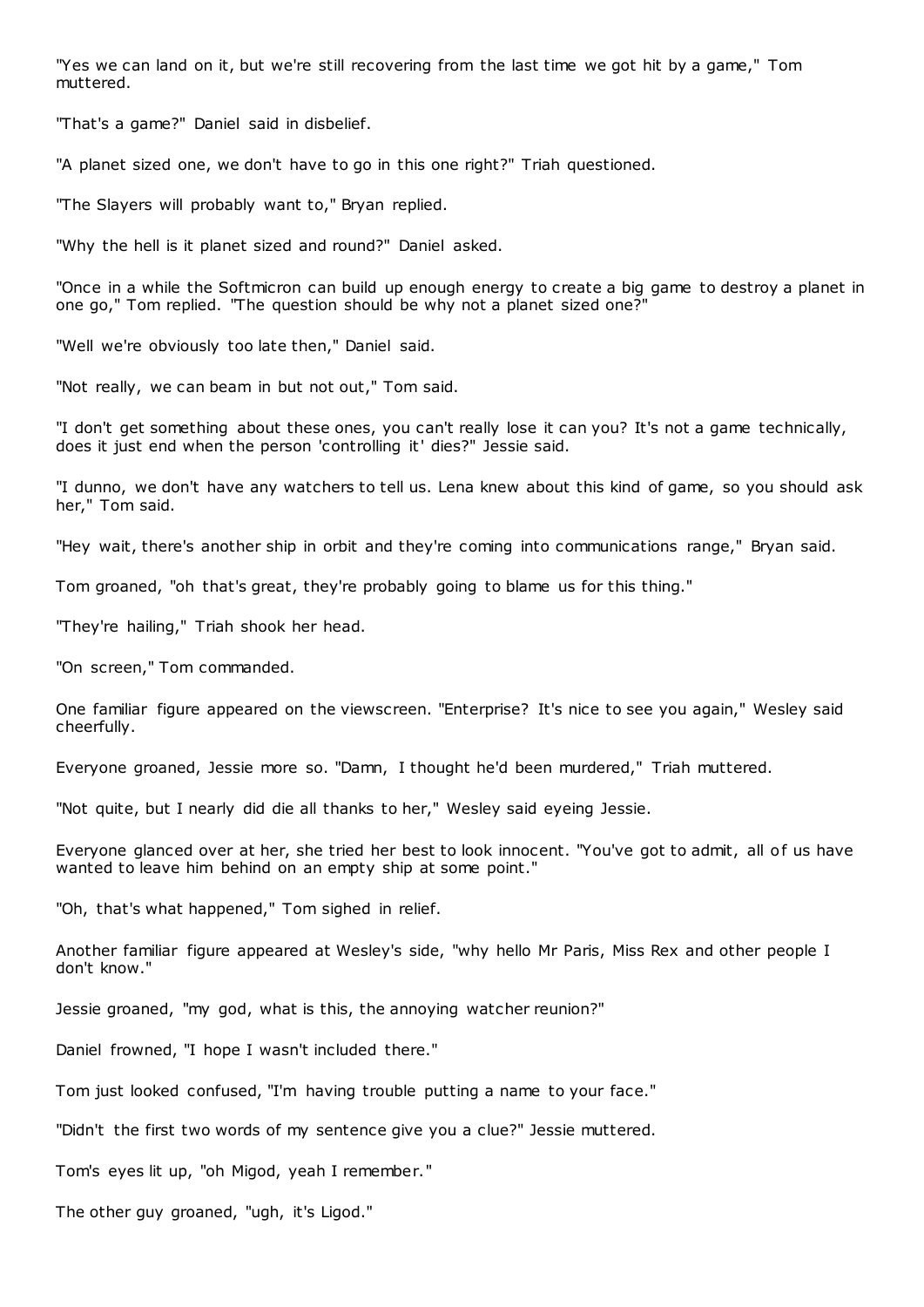## **Later, the Conference Room:**

All of the main cast but James, Lena, Zare, Daniel and Naomi were sitting around the table, with Wesley and Ligod.

"This game is different to all the previous spheres. Instead of being powered by one person's fantasies, it creates a copy of the planet it takes over so no one even knows there's a game," Wesley said.

"And we go in the game a different way too, so we can get back out," Ligod said.

"Right but Wesley why are you and My God hanging around here?" Tom questioned.

"It's Ligod, Ligod Geenewell," Ligod grumbled.

"Whatever," Tom muttered.

"If you must know a few Trained Slayers are working on releasing the planet," Wesley replied.

"Hang on, if you can get them back out why not steal or buy lots of ships to evacuate everyone?" Nikki suggested.

"Because they're not plugged into the game like the Slayers are," Wesley replied. Everyone stared blankly. "I didn't explain that part did I? Ok our three Slayers get plugged into the game, their holographic images are projected in the game while their bodies stay on the ship."

"Copy cats," Faye muttered.

James and Lena walked into the room. Lena sat down at the table while James just stood and stared at the watchers.

"What's with the Wesley return?" Lena questioned.

"I'd ask the same about Ligod," James muttered.

Ligod smiled, "yes that's an interesting story." James turned around and walked back out the door. Everyone turned to Ligod with amused expressions on their faces. "I guess he's just shy."

"Right, who is this guy?" Lena asked.

Zare chose that moment to walk into the room. Ligod rushed over to her. "Hello Zare."

"Ligod hi," Zare said sweetly. She punched him in the face and stormed out.

"Wow, you're popular among the Slayers," Craig commented.

"Ligod was Zare's watcher, I think. He tried to take on James as well but failed," Tom said.

"That's mildly speaking," Jessie said. "He made us go to that colony where Zare's brother died horribly, and we all nearly did too."

Tom nodded his head. "Yeah if James got killed he would have had it worse," he said with a cut throat sign.

"Uh huh, well the second mission Ligod sent us on wasn't any better either," Jessie muttered, eyeing Ligod.

He just sighed, "yes well, that's all in the past."

"Question, are you expecting us to help out or something?" Triah asked looking bored.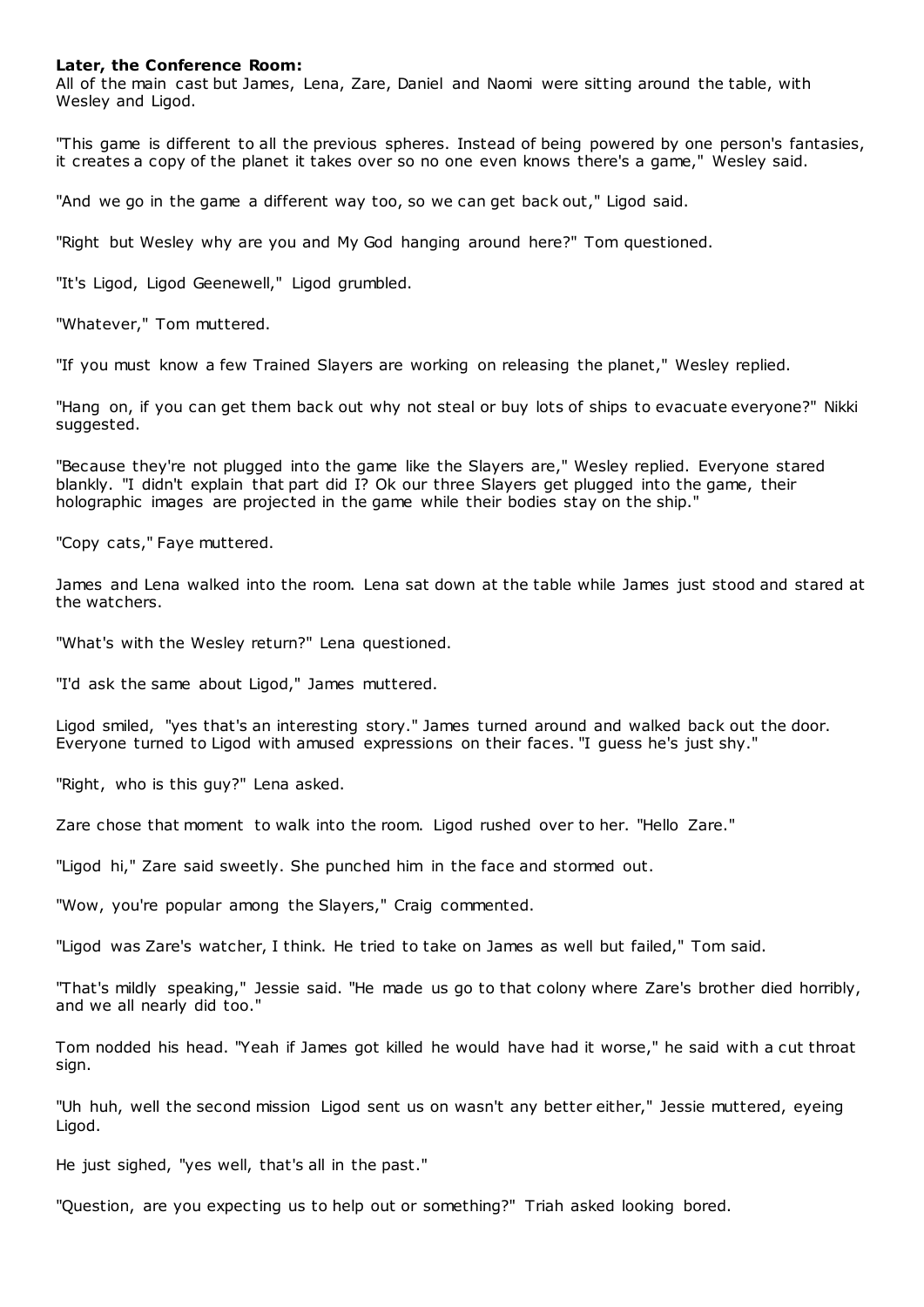"We could do with a hand. This game is hard because we have to find the source of the game, which is usually a big building in the game that wasn't on the real planet. Also the place is crawling with Softmicron workers," Wesley said.

"Fine but I might watch you attempt to persuade Zare and James to help," Lena said.

"I second that," Jessie said.

Wesley groaned, "I bet, now Lena are you going to help at least?"

"Of course I will, I have nothing else to do," Lena replied.

Ligod was in deep thought, muttering to himself. "How am I going to convince the other two. Every mission I've sent them on they've nearly died."

"I always thought it was a watchers job to send Slayers on suicidal missions," Jessie said.

"Who told you that, that's stupid," Ligod snapped.

"Oh, must have just been your speciality then," Jessie said.

Ligod narrowed his eyes, "yes like you were any help the second time."

"Actually she was, right Jess," Tom said looking confused. She nodded her head.

"Shut up," Ligod grumbled.

#### **Voyager:**

Kathryn left her Ready Room, "rep... what's up?"

"We have company," Andrea replied, eyeing the viewscreen.

Kathryn glanced at it, "Cardassians? What are they doing here?"

"I don't know, they won't answer hails or Jodie just can't hail them," Andrea replied.

"Try again," Kathryn ordered.

"Nope," Jodie said. Kathryn walked over to her. "No I mean I can't, not won't."

"I know, just open a channel so they can hear us. I know what to do," Kathryn said.

"Wow, pigs just flew by the screen and blew up the Cardassian ship," Andrea remarked.

Kathryn rolled her eyes. Jodie glanced at her and nodded her head. Kathryn moved away from opps, "this is Captain Janeway of the Starship Voyager. You do not have the information to open up this gate. We do and we're kind of searching for the same thing as you are. Please respond."

The viewscreen changed to show some Cardassian woman. "Captain Janeway, I'm Gal Satai."

"I don't get it, how did she do that," Andrea muttered.

"What do you know about the gate?" Gal Satai asked.

"Look if you're searching for somebody called James Taylor, you'll have to let us worry about the gate for now," Kathryn said.

Gal Satai frowned, "why should we do that? He murdered two of our people, it's our business."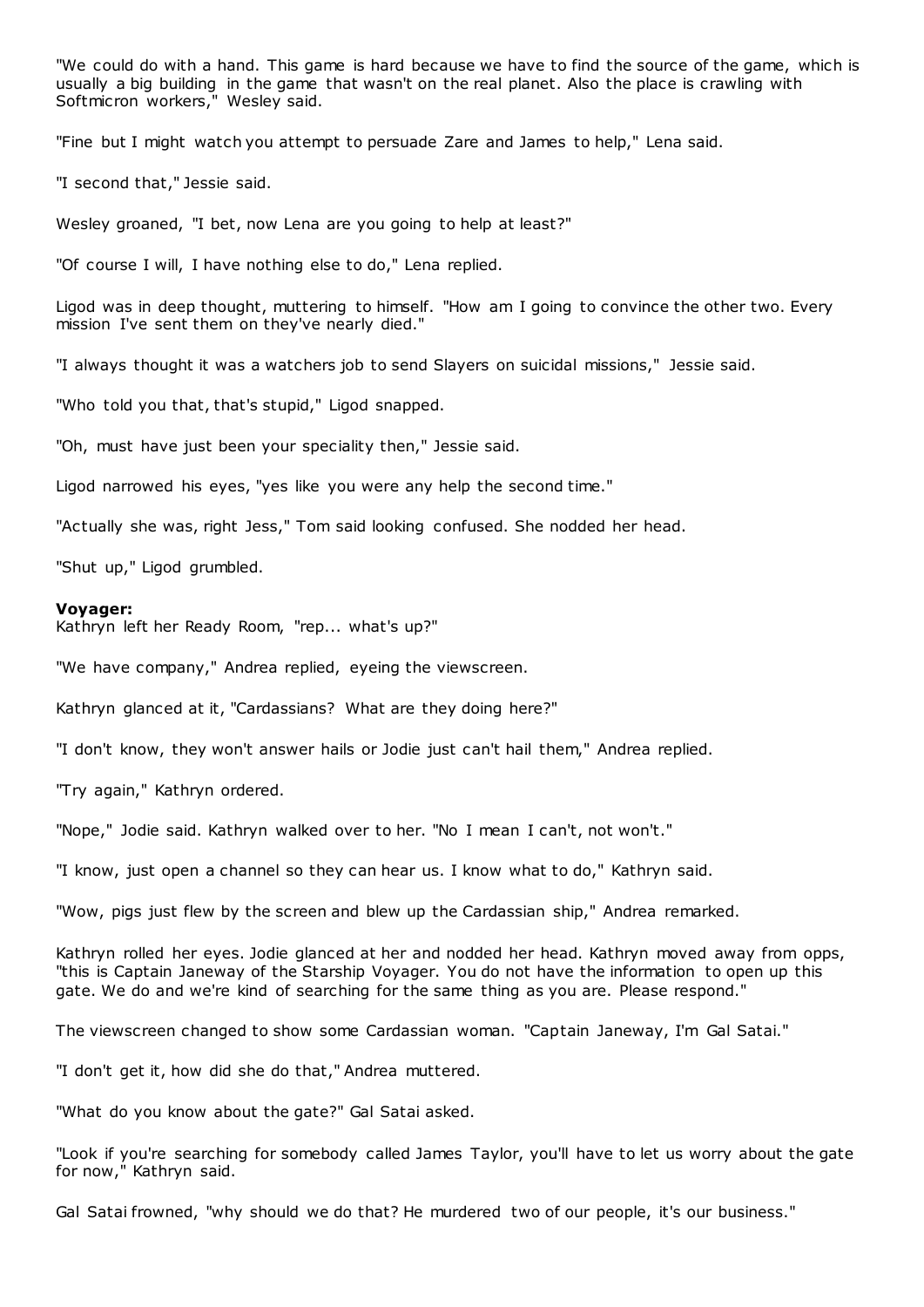"Oh cool, should I be worried about my sister now?" Jodie said. Everyone stared at her. "Oh right, how sad for you."

Kathryn tried to ignore what just happened. "Ok for one thing it was over ten years ago. Second it is my business. Thirdly, we're the only ones who can open the gate. We're at peace I think, and... since we maybe are you'll have to let us get our ship back first," Kathryn said.

"So you expect us to wait around?" Gal Satai grumbled.

"Uh sir, I mean ma'am, the Leda and the Fleet are coming into range now," helm girl said.

"I don't fancy your chances if you decide to stay," Kathryn said. The viewscreen changed back. "I'll be in my Ready Room," she said.

## **The Leda:**

Harry stared towards the turbolift doors, "huh wha... how did you?"

Angela groaned, "I told you, she beamed over from the Lillyia to help out."

"Yes that I did," Emma said.

"But I thought you were off living the Slayer life on Earth though," Harry said.

Emma cocked her head to the side, "well Sandi thought I needed some training from a watcher."

"Daniel isn't exactly a good teacher though," Harry said.

#### **Enterprise, The Mess Hall:**

"So then I said, 'be gone wet pants'," Daniel said, laughing.

Lena and James stared blankly at him. "Right, did I miss the whole joke or something?" Lena muttered.

"No, I just missed the punchline," James said.

"All right fine, god," Daniel grumbled.

Ligod and Wesley made their way over to the table. "Ok people, let's get going. Chop chop," Wesley said, clapping his hands. The three at the table looked up at the watchers.

"What was that about chopping?" James asked innocently.

Daniel groaned, "when did gramps make his big return?"

"We really need the Slayers help with this. We have three Trained ones only in the sphere now, but that's not enough. These kind of games can only be won by the Chosens," Ligod said.

"What's the rush, the sphere will be around a while anyway," Lena said.

Wesley sighed, "don't you know anything. The people in it are drained for power by the Softmicron, it ends when they run out of power. When it ends the planet will be destroyed. Destroying the source, in other words the building where the power is going to, will end it without destroying the planet."

"Well it should take a while right?" James muttered.

"The game has been around for months now," Ligod said, shaking his head. "Are you going to let those people die just to spite us?"

"Damn, that'll do it," Daniel muttered.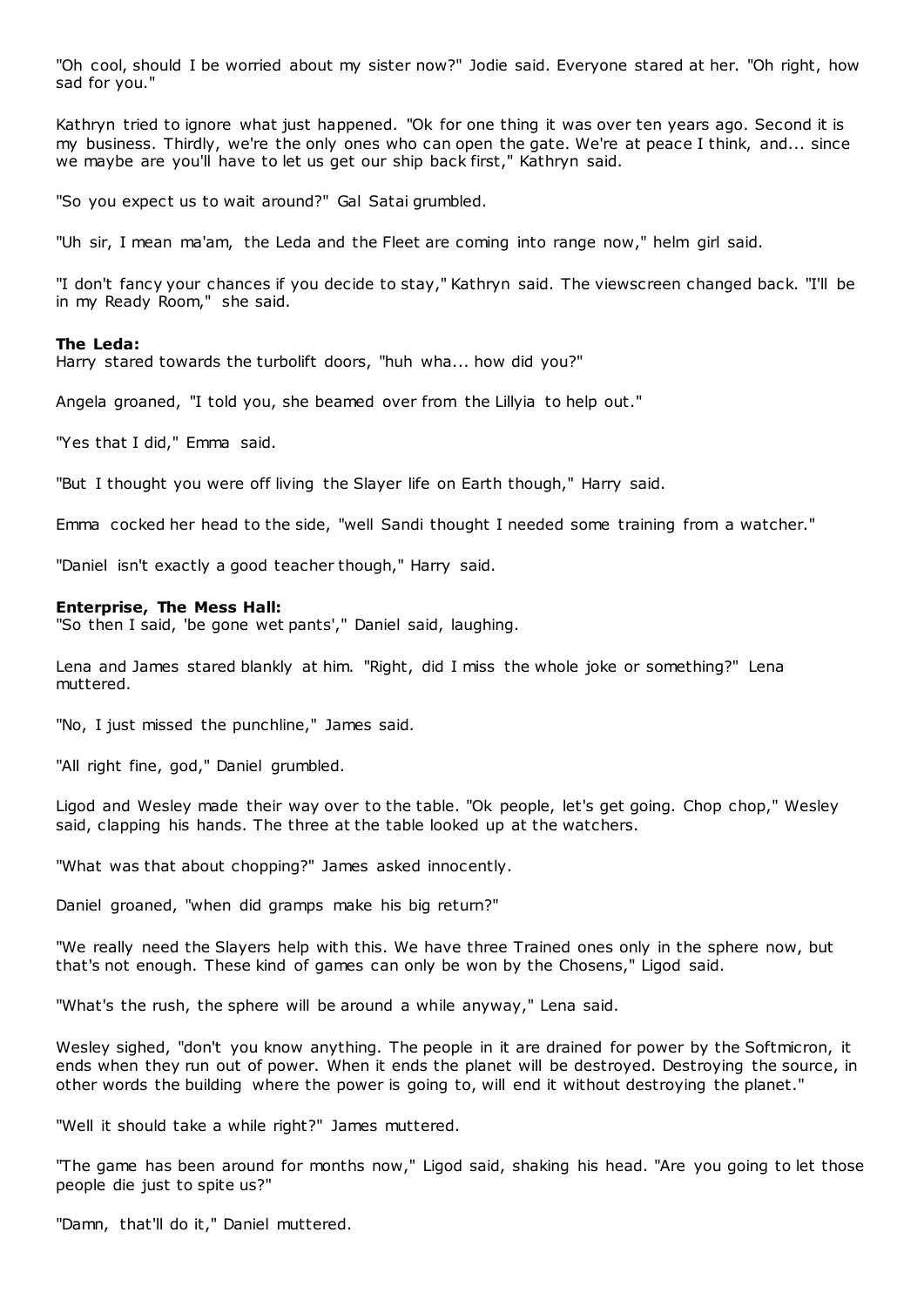"Fine but if I get killed, I'm going to haunt you the same way my dad haunted me," James said.

Lena nodded her head, "yeah that's not good by the way."

"Zare will be much harder to convince you know," James said.

"Why's that?" Daniel asked.

"He was the one that sent her on that mission where her brother died," Lena replied.

"Way to go old man 2," Daniel commented. Everyone stared at him. "I had to get that one in."

Lena glanced briefly at the door, "this should be interesting."

"What should be?" Ligod frowned. Zare walked up behind the two watchers.

"Hey guys," she said, ignoring Ligod.

"Go on, ask her," James said.

Daniel jumped out of his chair, "wait I need popcorn."

"Oh god what is it this time?" Zare groaned. "I'm not your slave anymore Ligod, so screw it."

"Those people need your help. It's a difficult game, even five Slayers won't be enough," Wesley said.

Zare rolled her eyes, "Ligod told me that only Chosens can win those games. What's the point in me going?"

"Thanks Zare, it's appreciated," James muttered.

"Well we did win the last one," Lena said.

"Yes but this one's different," Ligod said.

"Yes we've heard that already," Lena groaned.

"Look if something not native to the planet is in the game, they'll be hunted down and killed. The previous spheres are nothing compared to this one," Wesley said.

"Well that's convincing," Zare muttered, she walked away.

"Well that's just great. I should have known Ligod would send me on another mission of death," James muttered.

"There will be five of us, it should be enough," Lena said.

#### **Voyager, the Ready Room:**

Kathryn stared at her desk with steam coming out of her ears, "what are you doing here?"

Q put his feet up on the desk, "do you not remember something I said eight or so years ago?"

"Before or after you put my granddaughter in me?" Kathryn muttered, folding her arms.

"Actually afterwards. I said you could babysit my son, and you said..." Q replied.

"Oh no no no," Kathryn said, shaking her head. "This is not a good time."

"I'll pay you something in return," Q said.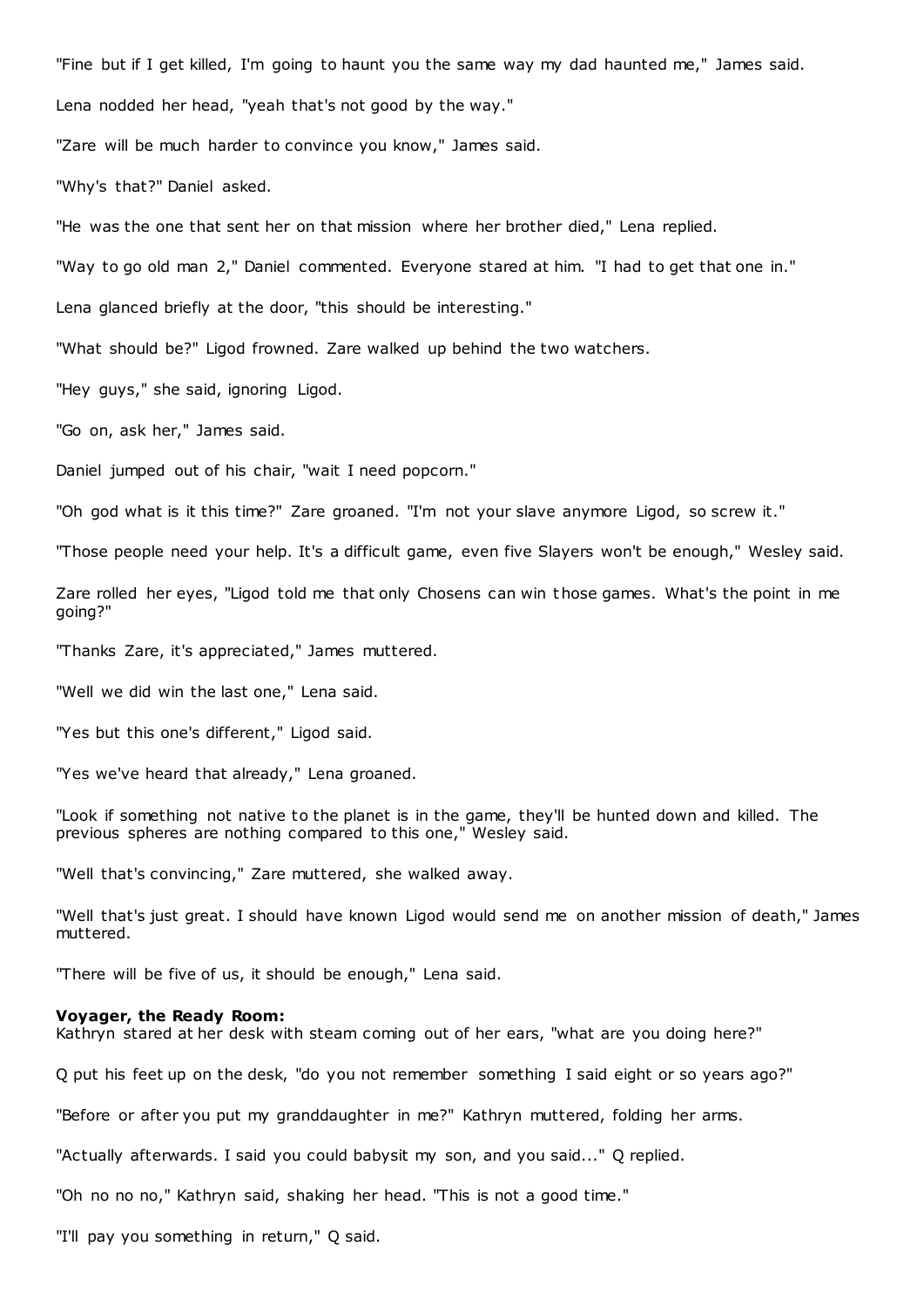"What are you going to do? Babysit my son?" Kathryn said.

"I already visited him recently so no way. Now that you mention it though, I do already have a payment in mind," Q said.

"Uh, you're going to babysit his son?" Kathryn said, raising her eyebrow.

"No but my payment includes seeing them again," Q said. Kathryn stared at him with wide eyes.

## **Meanwhile the Bridge:**

"So you're the guy who Janeway married while drunk?" Andrea questioned.

Chakotay looked amused, "so you're the girl who Mark had to go with cos Kathryn wasn't around?"

Andrea glared at him, "you're just like her."

"Oooh miaow a cat fight. Allow me to supply the hand bags," a lad's voice said from behind them.

Chakotay and Andrea glanced over slowly, they then noticed the handbags on their arms. Chakotay threw his on the floor and tapped his commbadge, "Chakotay to Janeway."

#### **The Ready Room:**

Kathryn tapped her own commbadge, "yes?"

In: "You'll never guess who's paid us a visit."

"I think I can, stand by," Kathryn said. "You brought him. Even if I said no you were still going to keep him here, weren't you?"

"Well yes, I need to train someone but the poor boy is smitten with her," Q replied. "You know what teenage lads are like around young pretty girls."

Kathryn sighed, "it's ok Chakotay, I'll deal with it. Janeway out." She tapped her commbadge. "What's the payment exactly?"

"Isn't it obvious? I know several ways of bringing the Enterprise back without them even knowing that I interfered," Q replied.

"But why now?" Kathryn asked.

"I'm only offering payment so you can babysit my son. There's no hidden agenda Kath," Q replied.

"Oh now I'm convinced," Kathryn muttered.

"Do you want to see your son and daughter again in this life Kathy?" Q asked.

Kathryn folded her arms, "fine, how long do I have to look after your son?"

"Hmm until either he gets over my student, or I c an leave her alone in the continuum for more than ten minutes, without her causing another war," Q replied.

"And how long is that?" Kathryn asked.

"Well the girl is very hard to control so that one will be a while," Q replied. "A male Q infatuated with a female isn't something that lasts long so um, I don't know."

"Can't you guess?" Kathryn asked.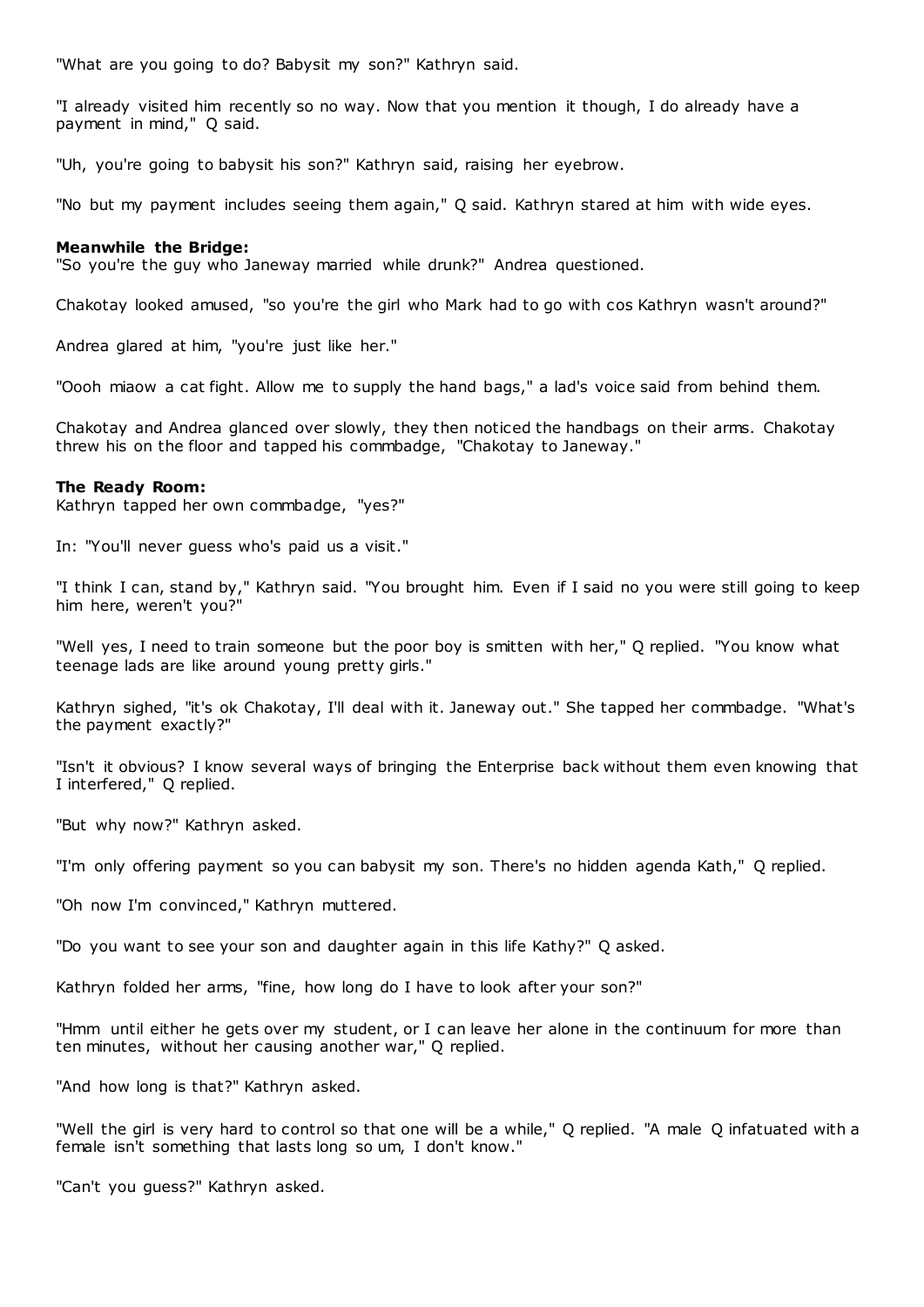"Well it could be at least a few days, but you never know, it could be a lifetime for you," Q said. He clicked his fingers and disappeared in a flash of light.

Kathryn groaned, "damn it Q, he better be easy to handle."

In: "Chakotay to Janeway, you've got to see this."

Kathryn sighed, she headed for the door. She stepped onto the bridge. Everyone was trying to keep a straight face while Andrea's head was all that c ould be seen from behind opps. Jodie was standing with her back to her not looking too happy.

"What's going on?" Kathryn asked.

"Just go back to your office," Andrea muttered.

Q Junior stood up, "hey Aunt Kathy."

"He took away her clothes, it wasn't pretty," Chakotay smirked.

"Screw you tattoo face," Andrea snapped.

Q Junior shrugged, "well my dad said that I have to do anything to get over..."

Q appeared clearing his throat, "now what did I tell you son?"

Q Junior sulked, "don't make anybody naked, right I remember." Q rolled his eyes and disappeared again.

"Ok you want to get over this girl? Here's a tip, don't take Andrea's clothes away, she'll only put you off girls for life," Kathryn said.

Andrea glared from behind opps, "like you're any better."

Q Junior sighed, "you're right." He clicked his fingers. Andrea glanced down at herself before standing back up.

"Kathryn, do you know why he's here?" Chakotay questioned.

"Q has a new student, his son likes her and he needs us to babysit him," Kathryn replied.

Chakotay raised his eyebrow, "you didn't agree to it did you?"

"We don't have much choice in the matter. Besides Q is planning on getting the Enterprise back," Kathryn replied.

"So we don't have to use the gate?" Jodie questioned.

"I think we should, just in case," Kathryn replied.

"God do you guys always yammer on like this?" Q Junior groaned.

"I dunno, Q may bring them back on his own. He did offer to get Voyager home once," Chakotay said.

"Yes but how is he going to do it without the Enterprise knowing about it. He said he'd do it like that," Kathryn said.

Q Junior rolled his eyes, "oh god, this is boring." He disappeared.

"Thank god for that," Andrea groaned.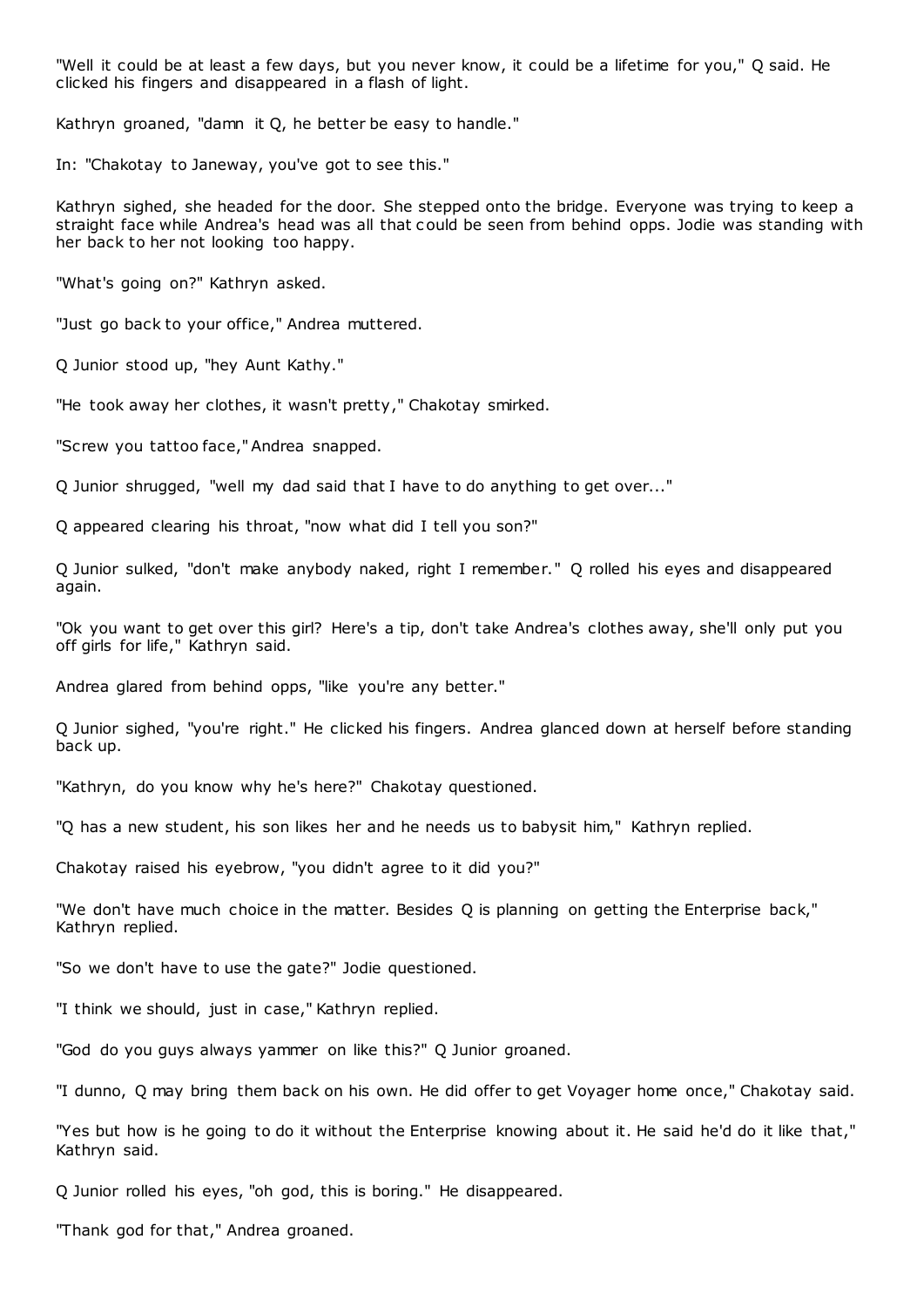Kathryn glanced around, "where is Lilly?"

Chakotay shrugged, "she decided to help out on the Leda. She doesn't know it's a potential death trap, does she?"

"Obviously not," Kathryn replied.

#### **The Watchers Ship:**

Ligod was busy showing Naomi and Nikki around a control room. Wesley worked at a big computer that was standing nearby what looked like six stasis units.

"Here we connect the Slayers to the game. Wesley monitors them over there," Ligod said.

"Uh huh," Naomi said, not interested. She stood on her toes as she looked at one of the units. "Why aren't there any windows in these things?"

"Excuse me?" Ligod raised his eyebrow.

"Well we don't care unless the Slayers are guys," Nikki said, smiling cheekily.

Ligod was about complain but Wesley stopped him, "no don't get him started on that."

"What? Male Slayers are just yum," Naomi giggled.

"Male Slayers are unavailable, that's the rules," Ligod muttered.

"Yeah I noticed," Nikki grumbled.

Ligod groaned, "there's only one that doesn't go by those rules."

"Who do you think she's complaining about," Naomi said.

Wesley glanced back, "they're coming out, can you step away from the units?"

Three of the units opened up, two guys and one girl stepped out of them.

"Report," Wesley said.

"We've found the building," the girl said.

Wesley sighed, "what's the but?"

"But the building is huge, god knows how many Softmicron are in there," one of the guys replied.

The other guy eyed the girls, "we have guests?"

"Yes, remember when I mentioned the Enterprise?" Wesley said. The three Slayers groaned, "what?"

"How could we not remember? That abandoning story is heard more often than the word report," the girl muttered.

"Yeesh Wes, Jessie could have done something a lot worse to you," Naomi commented.

"Can we get back to the report?" Ligod asked.

"Well if the Enterprise is here we could use the other Slayers help. They're still on that ship right?" the second guy said.

Nikki nodded, "oh yes they are."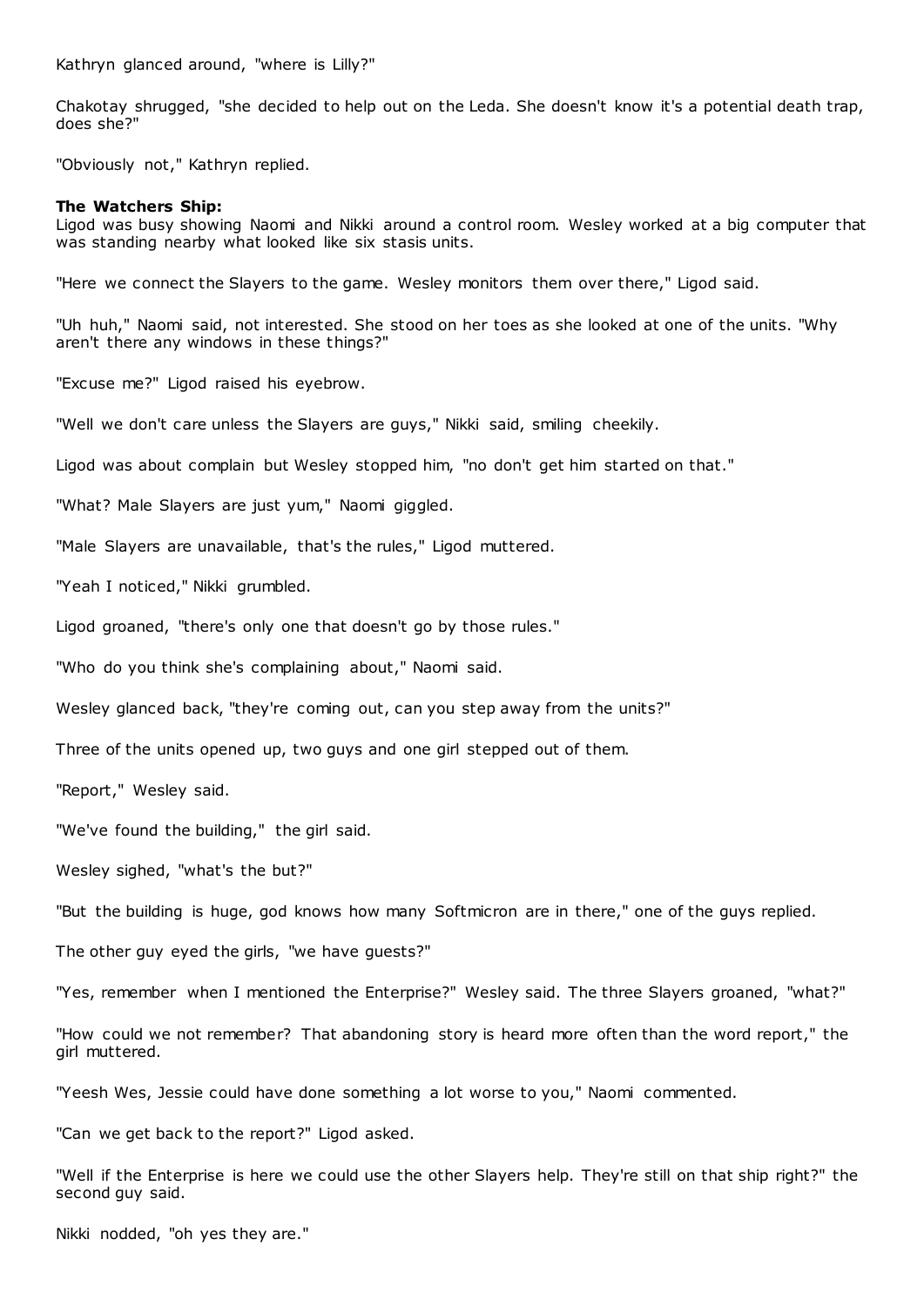Naomi rolled her eyes, "ugh you're so shallow Nik, drooling over a married guy. Don't you have any self respect?"

Nikki tried to look innocent, "of course."

Ligod shook it off, "anyway."

Naomi moved over to the first guy, "so what kind of Slayer are you?"

"Uh Trained," the first guy replied.

"Then you're allowed to date right?" Naomi said in her flirty voice.

"Ok that's enough!" Ligod snapped. Everyone glanced over. "Lena and James are coming over sometime, Zare won't be. Secondly Naomi, Nikki, if you two are going to stay here please do something useful."

"None of those names ring a bell," the girl said.

"Yeah, none of those was the name Jessie," the first girl sniggered.

Wesley rolled his eyes, "that was a cheap shot."

#### **Enterprise, the Transporter Room:**

"Yeah I don't get it either, why would I look at her if I'm not attracted to her?" Daniel questioned.

Sid thought about it, "maybe you like the other girl."

Daniel looked really worried, "no really?"

James and Lena entered the room in mid conversation. "You really should stop hanging out with me, we may as well be conjoined twins," Lena was saying

"Do you even know what conjoined means?" James asked.

"Nope," Lena replied. "Look I'll be fine, a little violence is all I need."

"Sounds like my kind of therapy," James said.

"Hey guys, are you ready?" Daniel asked uncomfortably.

"Sure, let's get this over with," James replied.

#### **The Watchers Ship:**

"You are obviously blind. Kevin is a lanky bit of bones. Male Slayers should have some meat on them," Nikki was saying.

"What are going to do, cook him?" Naomi scoffed.

"No but you get what I mean," Nikki grumbled.

"No I don't. Kevin is dark, mysterious, charming, broody," Naomi said, she daydreamed for a few seconds. "James has none of those things. Oh and he's fat."

Nikki gasped, "how dare you, he's not fat, he's just right."

"God you are going to cook him," Naomi commented.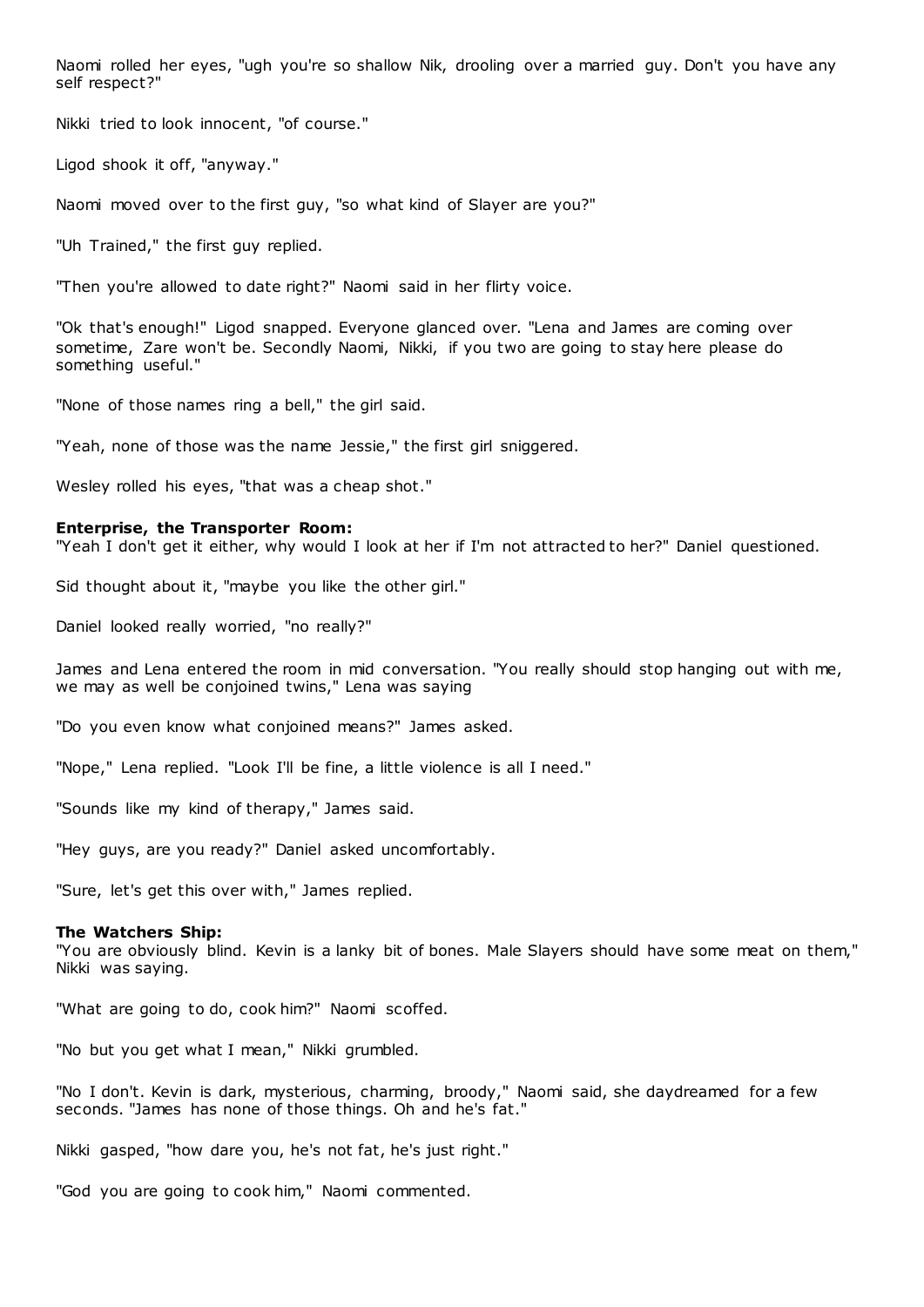Nikki sighed, "look little girl, Kevin looks dorky not dark. He's not mysterious, James is though plus he's been evil and evil people can be dark and broody. Oh and a charming guy isn't an idiot who chats up a girl by asking how they are."

"I have never thought about suicide until now," the girl muttered.

James, Lena and Daniel rematerialised nearby.

"Um let's continue this later," Naomi said.

"I bet you would like that," Nikki said.

"What did I tell you girls, do something useful or go," Ligod muttered. Nikki and Naomi pouted, they walked away from the group.

Wesley shook his head, "I guess now we can do the proper introductions. James, Lena, Daniel, these Trainees are Thina, Slham and Sean. You guys can work the rest out."

"Yeah hi," Lena said, raising an eyebrow in Wesley's direction.

"So do we have a plan yet?" James asked.

"Not really, those two blondes started arguing about male Chosen Slayers," Thina muttered.

Lena tried not to laugh, "that's nice."

James looked uncomfortable, "um, plan please."

"Well it's funny that you should mention a plan, twice. I just came up with..." Ligod said but he was punched in the face.

Wesley attempted to maintain a straight face, "it's good that you did that. I have a better plan most likely and..." He was punched too.

Lena rolled her eyes, "James, stop punching the watchers!"

He tried to look innocent, "what, why not?"

"Because I have a right to punch Wesley too," Lena replied.

"I'd punch him when he wakes up," Slham muttered.

"Maybe later," Lena said.

"Well can I just say that I have a plan without getting punched?" Sean asked.

"Sure, I just don't like those two," James replied.

Sean nodded, "makes sense. Ok I say we bust into the building and blow it up from the inside."

"Can we do that?" Lena asked.

"We can program our holograms to carry anything, we can bring in a bomb," Thina replied.

"Cool, what are we waiting for," Lena said.

#### **The Leda, the Mess Hall:**

Emma and Harry were sitting together but in silence, Lilly walked over. "Gee, you can almost hear the people on the below deck over here." She sat down in between them.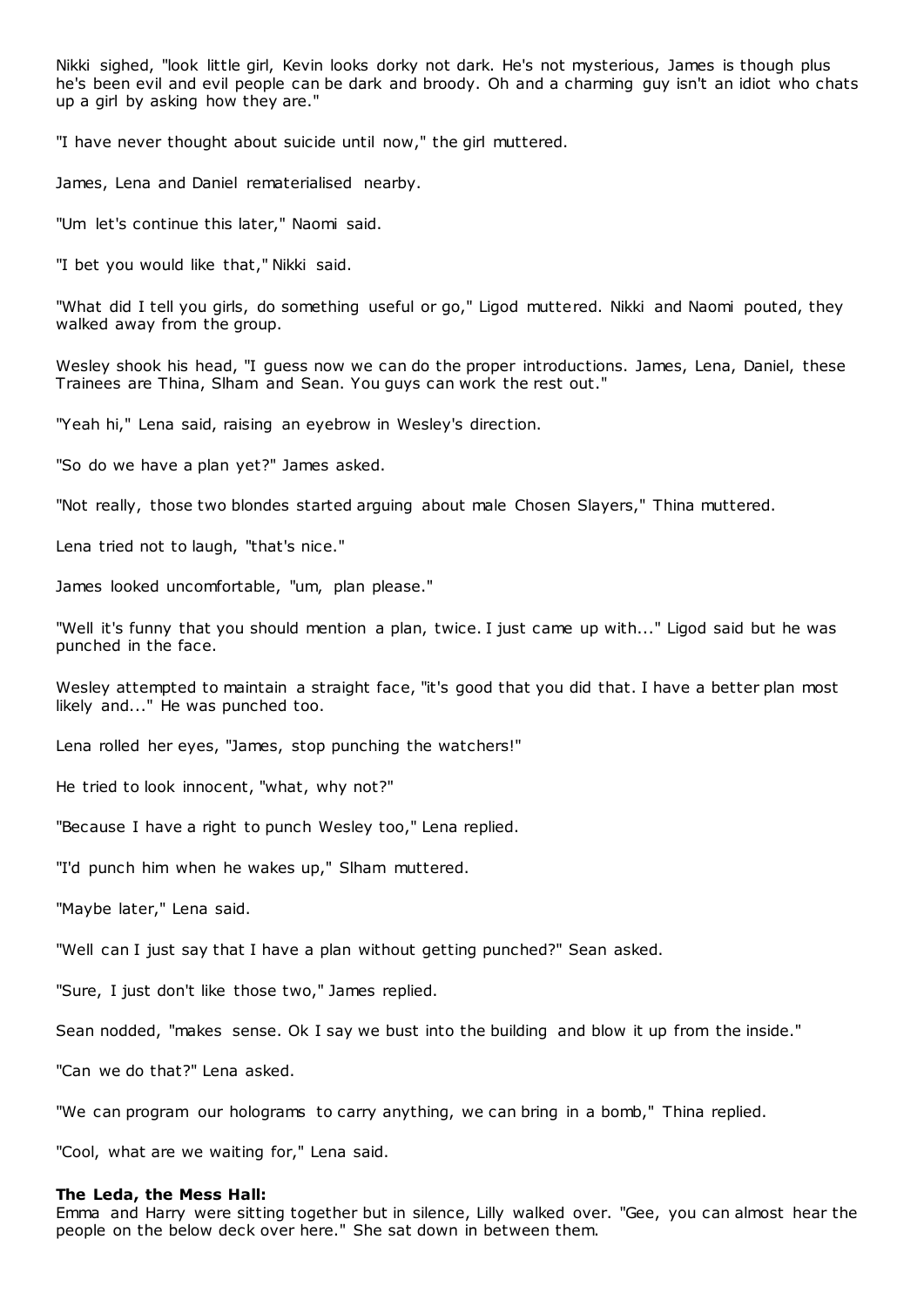"Of course you can hear them, it's an argument about 21st century politics," Harry commented.

Lilly shook her head, "you two really need to work this out. Harry was under a spell right? Plus I don't get why you were so mad Em."

Emma raised her eyebrow, "yeah he was under your spell but I have every right to be mad. He did hurt our friend."

Lilly sighed, "I know."

"I didn't mean too, I have nothing against Faye," Harry said.

"Ok Emma if you're still mad at him, why are you sitting with him?" Lilly asked.

Emma glanced at the table, "well I wasn't mad at him, you just brought the topic up."

"Oh sorry," Lilly muttered under her breath.

Silence came over the table again, the sound of two crewmembers arguing about democracy on the below deck was almost clear.

Harry's eyes widened at the sound of a whipping noise, "did you hear that?"

"Hear what?" Lilly asked.

Emma nodded her head, "yeah I heard it, the guy called the girl a tarty bitch."

"No that wasn't it. It sounded like a whipping noise," Harry stuttered.

"It was probably the replicator," Lilly said.

Harry shook his head, "no it doesn't sound like that." He rolled his eyes, "oh forget it, it's just paranoia. Somebody told me the whole gory story of what he saw aboard a ship surrounding this ship's previous version. I was thinking of it earlier, it doesn't help."

Emma giggled, "oh yeah I remember that story, it so reminded me of Ghost Ship."

"Dang, so glad I missed it," Lilly commented.

Harry stared at something behind Emma, almost shaking and turning paler than he already was. "Ok, does anyone see that?"

The girls looked behind them, they saw nothing out of the ordinary. "No, are you ok Harry?" Lilly asked carefully.

Harry jumped out of his seat, "everybody, evacuate the Mess Hall! We're all going to get chopped to pieces!" Everyone but Lilly and Emma panicked and rushed out of the room, they just sat in their chairs looking more amused than anything else.

"Right Harry's gone nuts," Lilly commented.

"No Harry's spent too much time watching horror movies," Emma said.

Harry leaned on the table, "come on girls, I don't want either of you chopped up."

"Harry, what's wrong with you?" Emma asked.

"Can't you hear it? It's the sound of the cutting thing that'll chop up everybody," Harry stuttered.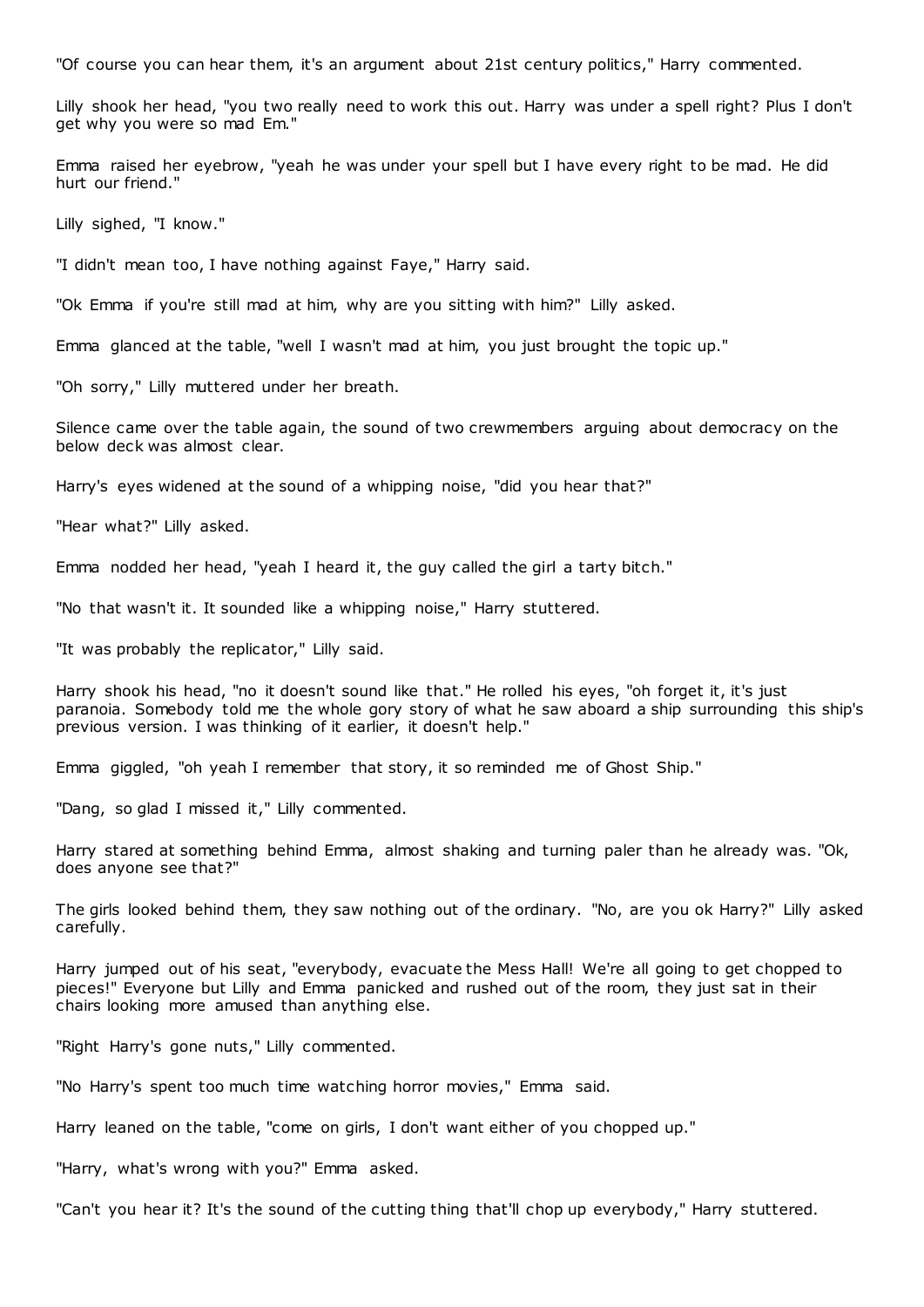"I do hear a weird noise but..." Lilly said, trying to keep a straight face.

"Ah see, come on!" Harry yelled.

Emma looked confused, "how do you know what the noise is? It could be that fight below us going a bit too far."

"Because James, being the disgusting air head that he is, described the noise to me. It's that all right," Harry stuttered.

"What makes you so sure, how did he describe it?" Lilly asked.

Harry stared blankly at the girls, "why don't you believe me?"

Emma giggled, "oh no reason."

"Fine, I'll drag you both out," Harry said.

"I don't think so, she's a witch and I'm supposedly a Natural," Emma said, giggling.

Harry rolled his eyes, "what's wrong with you two? Do you want to die horribly?"

The two girls burst out laughing. Harry heard somebody else laughing behind him, he turned around and saw Q Junior laughing his head off. "Oh that was priceless."

"You, what are you doing here? And what the hell did you do that for?" Harry snapped.

"I only did it for a laugh," Q Junior replied.

"Oh ha ha very funny, now go away," Harry grumbled.

Q Junior walked over to the table, "now don't be that way. It was just a joke."

"Yeah on me, that's not funny," Harry muttered.

"Oh right, but it is for everyone else," Q Junior said.

Harry glared, "a lot of people got scared so I really doubt it."

"Ah it's no fun if no one gets scared, see ya later," Q Junior sniggered. He disappeared.

#### **The Game Sphere, a large city centre:**

James, Lena, Thina, Sean and Slham appeared in a dark alley. The Trainees all sported black clothes and sun glasses for some reason.

"I'd say here come the men in black, but one's a girl," Lena commented.

"Huh, what?" Slham muttered.

"Oh human joke," Lena said. The three Trainees stared blankly. "We're human."

"Oh that makes sense," Thina said.

"Seriously, what's with the black and sunglasses? If I didn't know better, I'd say you looked evil," James said.

Sean snorted, "right, what kind of idiot would go evil anyway?"

"Well actually," Lena said while trying to keep a straight face.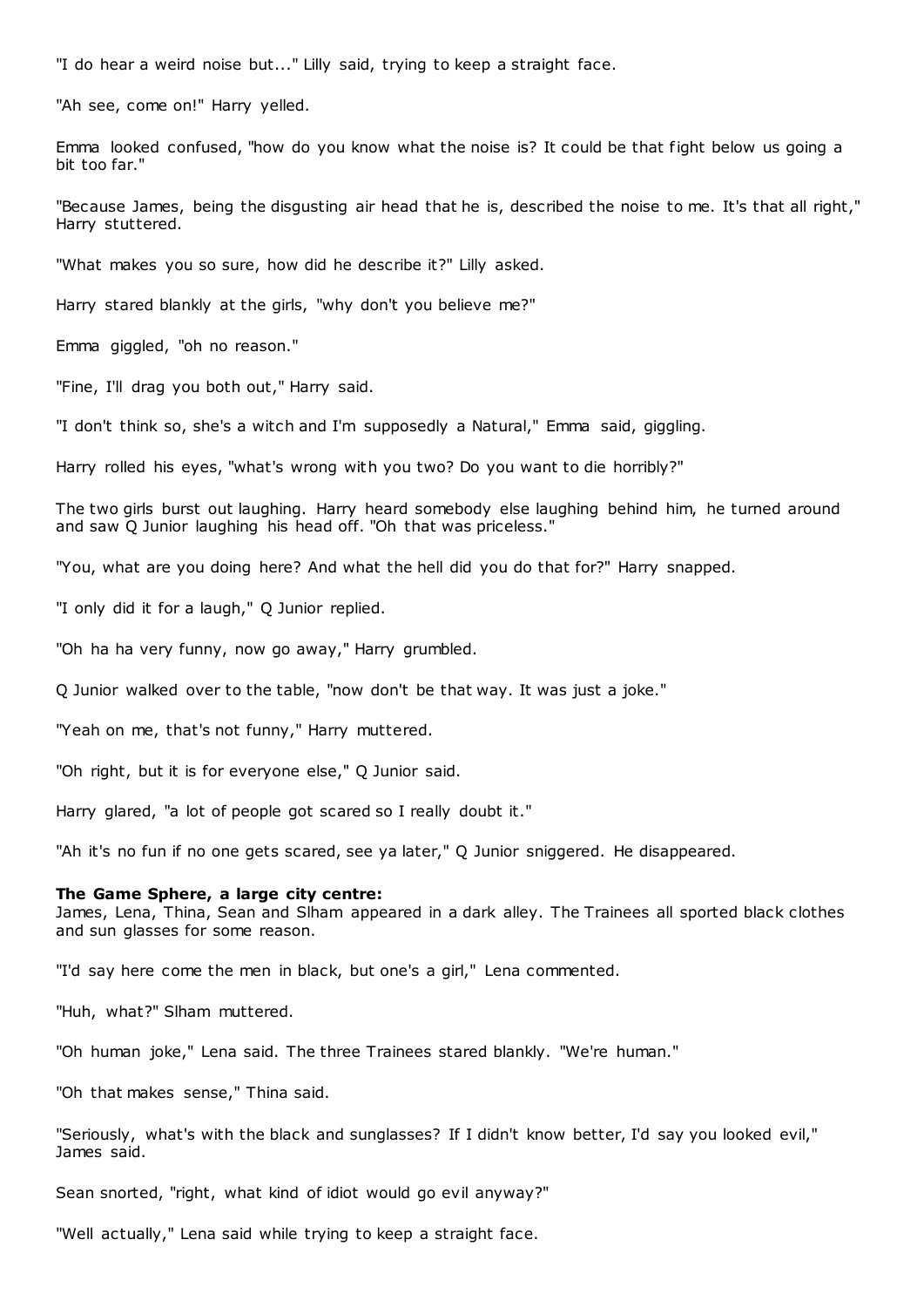"Shut up Lena," James grumbled.

Sean turned pale, "oh sorry, I thought for a moment you guys were the other Chosens, the ones from the past."

Lena couldn't take it any longer, she burst out laughing. James just started pouting, "it's not funny, stop it."

"I think we missed something," Thina whispered to Slham.

Lena calmed down a little, "no we're this generations. You see Kevin hits on anything female, except our mother of course. And James well, he used to hide from any girls that hit on him." She burst out laughing again.

"Yeah only cos two girls literally hit on me in the past, oh shut up," James grumbled.

Sean looked even more confused, "but I thought you were the married one, that's weird."

"If you mention the word gay I will kill you," James muttered.

Lena giggled, "and take your sunglasses afterwards."

Sean just looked more confused, "but."

"Sean shut up, you're not helping," Thina said.

"I've got the urge to blow something up, I dunno why," James muttered. He headed out of the alley. Lena picked up speed to catch up with him and walk by his side, still giggling of course.

Sean glanced at Slham still confused, he groaned. "They're this generations, probably Kevin is the 22nd century one, James is the married one. Now shut up."

"God sorry, this is why there should just be two every generation," Sean muttered. The Trainees started to follow James and Lena.

#### **Meanwhile, the Enterprise Bridge:**

"Do you think they'll be ok in that game?" Jessie asked to break the silence.

"Yes damn it," Tom grumbled. He glanced over to see Jessie glaring at him. "I mean yes indeedy."

"Uh Tom," Triah said glancing behind her.

Tom sat on the edge of his chair, "what, they won already?"

Triah shook her head, "no it's something else, a wormhole."

"No really?" Tom said in disbelief.

Triah turned back around and keyed in a few commands. The viewscreen now showed a wormhole in the distance.

"It'll collapse soon," she said.

"How soon?" Tom asked.

"In about ten minutes," Triah replied.

"I doubt they'll be able to win the game that quickly," Jessie said.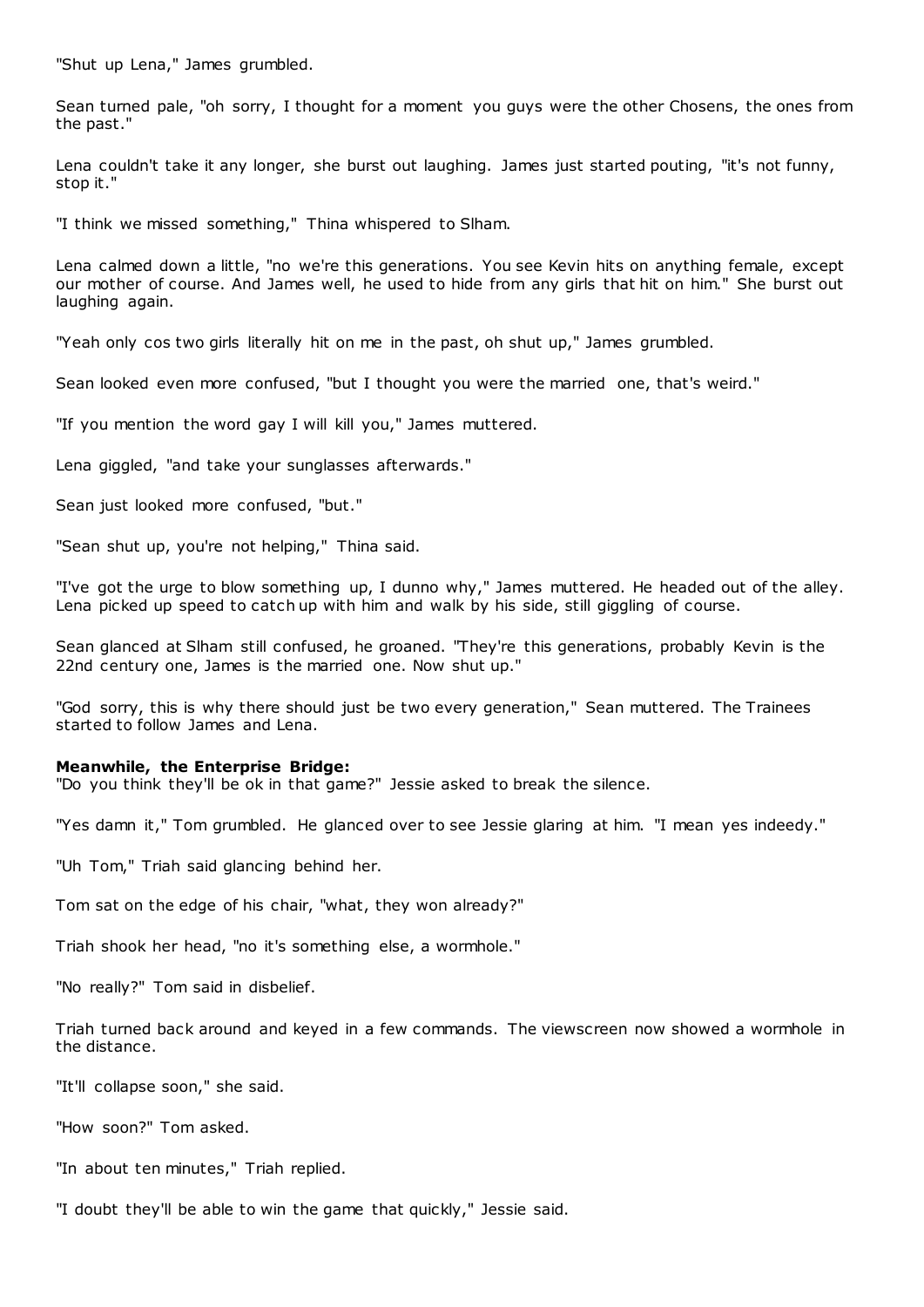"Well Wesley will just have to get them out," Tom said.

Bryan turned his chair around, "hang on just one minute. Is everyone else here brain dead? We don't even know where the wormhole goes."

"I can check," Tom said. He tapped his commbadge, "Paris to Astrometrics."

# **Astrometrics:**

Annika tapped her commbadge, "Astrometrics, now without the x, here."

In: "Uh we put a x in the spelling cos it looked cool."

"Well I was bored so I renamed it. What can I do for you?" Annika said sweetly.

In: "Well for starters you can put the x back in. There's a wormhole nearby, can you tell where it leads?"

"Certainly," Annika replied. She fiddled with the station. "Hmm that is very weird, it leads to the Alpha Quadrant."

#### **The Bridge:**

"Really, let's go," Tom ordered.

Jessie rolled her eyes, "aren't we forgetting something?"

Tom stared at her, "well I have been without my wife for ages, I'm sure you can manage being without your husband for a while."

"Who's idea was it to put him in charge?" Jessie asked.

"Lena," Triah replied.

"Well she obviously isn't feeling any better is she?" Jessie muttered.

Triah smiled, "we can tell Wesley to get Lena and James out, there's still time."

"What about the planet?" Bryan asked.

"Tell them to blow up the damn source themselves," Triah replied.

"There's that," Bryan muttered.

Triah's console beeped madly, "oh crap."

"What now?" Tom asked.

"Another ship is heading for it, hey it's the Pegasus," Triah replied.

Tom groaned, he started headbutting the side of his chair. "Do anything, just stop them ok."

"Ok, firing weapons," Jessie said.

"Actually I wouldn't do that," Triah said.

Jessie tried to look innocent, "uh it's too late."

Everyone turned to look at the viewscreen, the Pegasus was hit by two torpedoes but it continued into the wormhole. It disappeared from sight. The wormhole started to collapse though.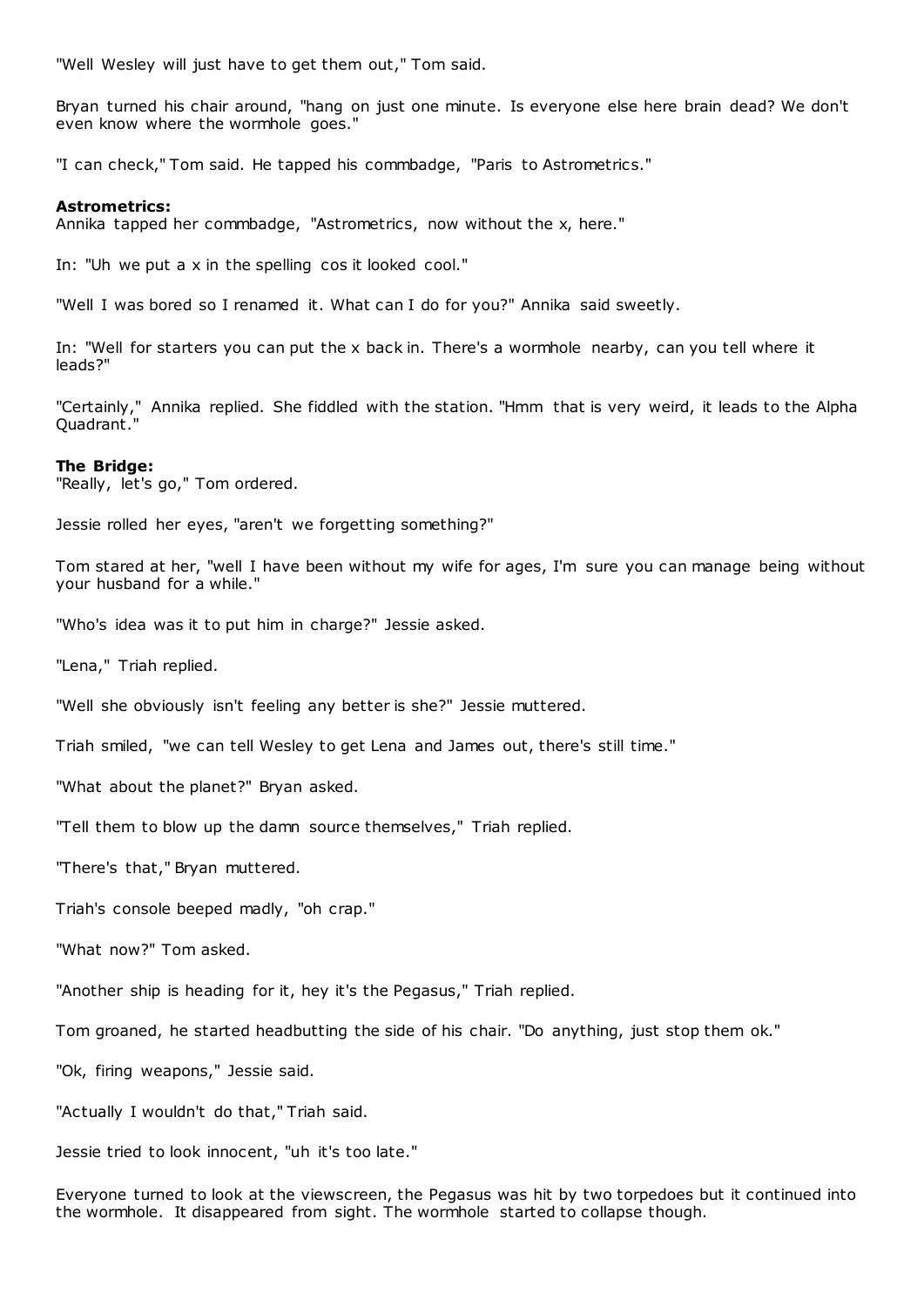"Now we've got five seconds," Triah said.

"Oops," Jessie muttered.

"And now it's gone," Triah commented.

Tom glared in Jessie's direction, "what did I do to you?"

"Well actually, now that you mention it," Jessie started to reply.

Tom groaned, "you got me back by punching me every time, so nothing!"

"No I didn't," Jessie said.

"Well whenever you didn't, somebody like James or Danny did instead," Tom muttered. He stood up, "I'll be in my new Ready Room." He walked away.

#### **The Watchers Ship:**

Wesley sighed sporting a new black eye, "I don't believe it."

Daniel made his way over to him, "just get them out old man, we can't risk them."

"Fine," Wesley muttered, he keyed in a few commands.

Three of the units opened up, James, Lena and Sean stepped out of them. Sean glanced back at two of the other units. "I don't understand, where's Thina and Slham?"

Wesley sighed again, "there was an anomaly."

"Meaning what?" Lena asked.

"Meaning that our way of getting in and out of these games has a flaw, anybody who goes in can die in it," Ligod replied, now with a bruise on his face.

Sean stared blankly at the watchers, "I don't get it, their bodies are here, how can they die?"

"To quote a human movie, the body can't live without the mind," Wesley replied.

"So that's why Sean survived, makes sense," James said.

Sean looked annoyed, "what's that supposed to mean?"

"It means your body has survived without a brain long before the game so..." James replied.

"Ok some respect please, Mr Taylor," Ligod muttered.

"It's Stuart now, idiot," James said.

Ligod looked back at Wesley, he nodded his head, "right fine."

"We need another plan," Lena said.

"Well it can't involve you two. We've managed to stay unnoticed in a game for an hour or so. All of us were in for five minutes and we were ambushed," Sean said.

Wesley put his thinking face on, "hmm interesting. Softmicron always seem to know who's a Slayer as they can sense them, there must be more inside that game than we thought."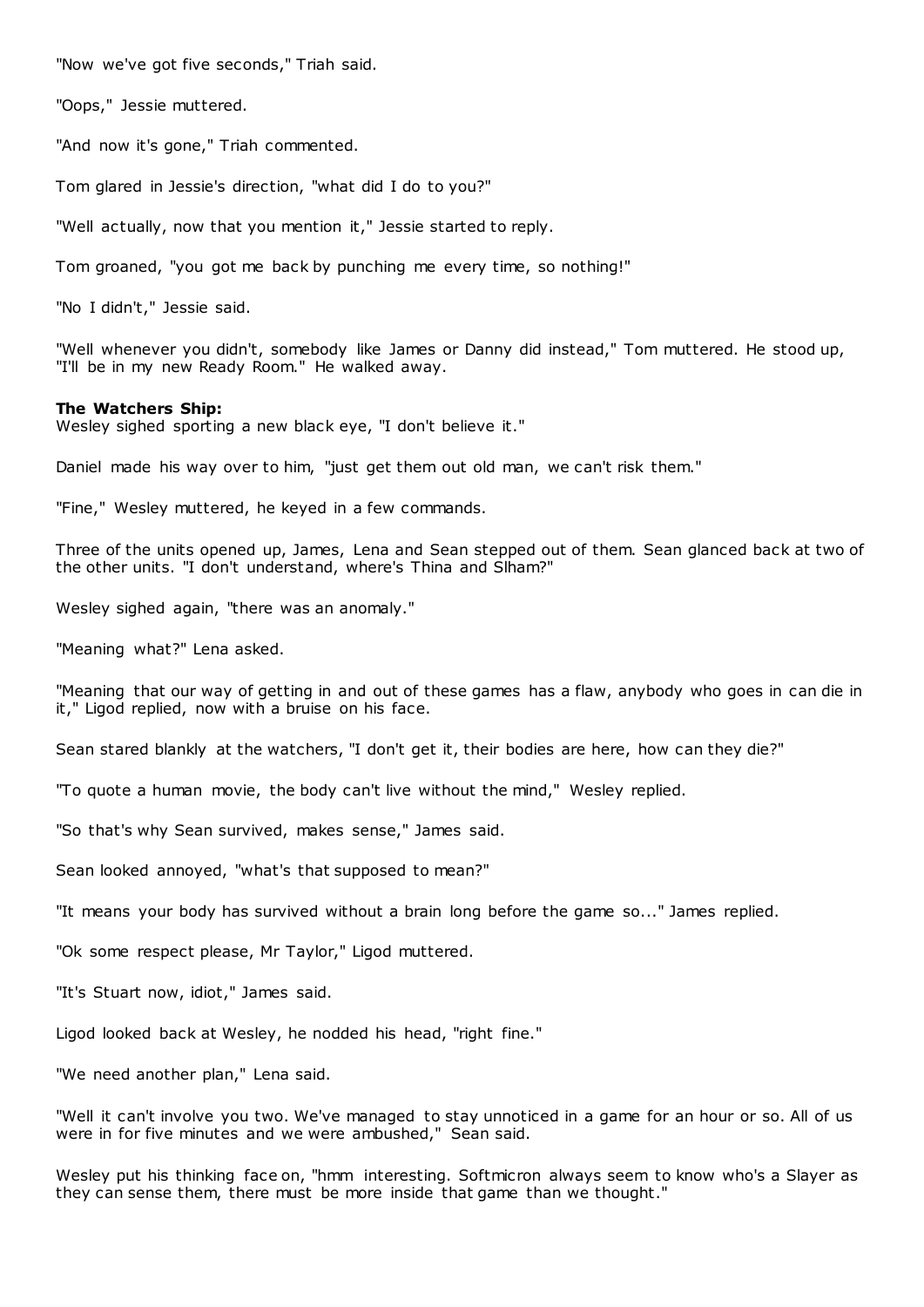"Yes well if that's true, we cannot allow Sean to go in too. He could die just as easily as Thina and Slham," Ligod said.

"Well we have a problem then," Lena said.

Naomi and Nikki came into the room arguing again. "I don't care what you think, Daniel is hotter than a curry," Naomi was saying.

"Um thanks," Daniel said.

Naomi blushed, "oops, hi."

Nikki smirked, "oh funny."

Ligod groaned, "we need a new plan. We cannot send all the Slayers in at once, it's a death trap. Plus we cannot send just the Chosens in there, they won't have the time to plant the bomb. And we can't just send in Sean, they'll be expecting him and they'll kill him."

"Sounds like your version of several good plans," James said. Ligod just raised his eyebrow.

Daniel smiled, "actually, I have a plan." He glanced over at Nikki and Naomi.

"Oh I don't like the look of this," Nikki muttered.

"Which one of you girls will go on a mission with me?" Daniel asked.

Nikki pointed at Naomi, she of course pointed at herself.

# **The Leda, the Mess Hall:**

Emma and Lilly were at a different table eating their lunch.

"Yeah it was funny, I wish we had a video camera," Lilly said.

"Speaking of which, I haven't seen the kid Q since then," Emma said.

Harry ran over to the table, "don't eat it, it's poison!" He pushed Lilly's plate on to the floor.

Lilly stared at where the plate was before, "um, can I share yours Em?"

Emma nodded, "sure."

"It's poisoned, didn't you hear me?" Harry snapped.

"Harry for god's sake, this is not the first Leda," Emma muttered.

"But I saw somebody in Sickbay dying of..." Harry said, then it came to him. "Q!"

Q Junior reappeared, "wow that time it didn't take as long."

"Did you hurt that crewmember?" Harry asked.

"No," Q Junior laughed. "I paid him to act hurt."

"Great, I don't have my lunch because you keep playing tricks on Harry," Lilly commented.

Q Junior clicked his fingers, another plate appeared where the other one was. "There you go pet."

Emma tried not to laugh, "ooh pet."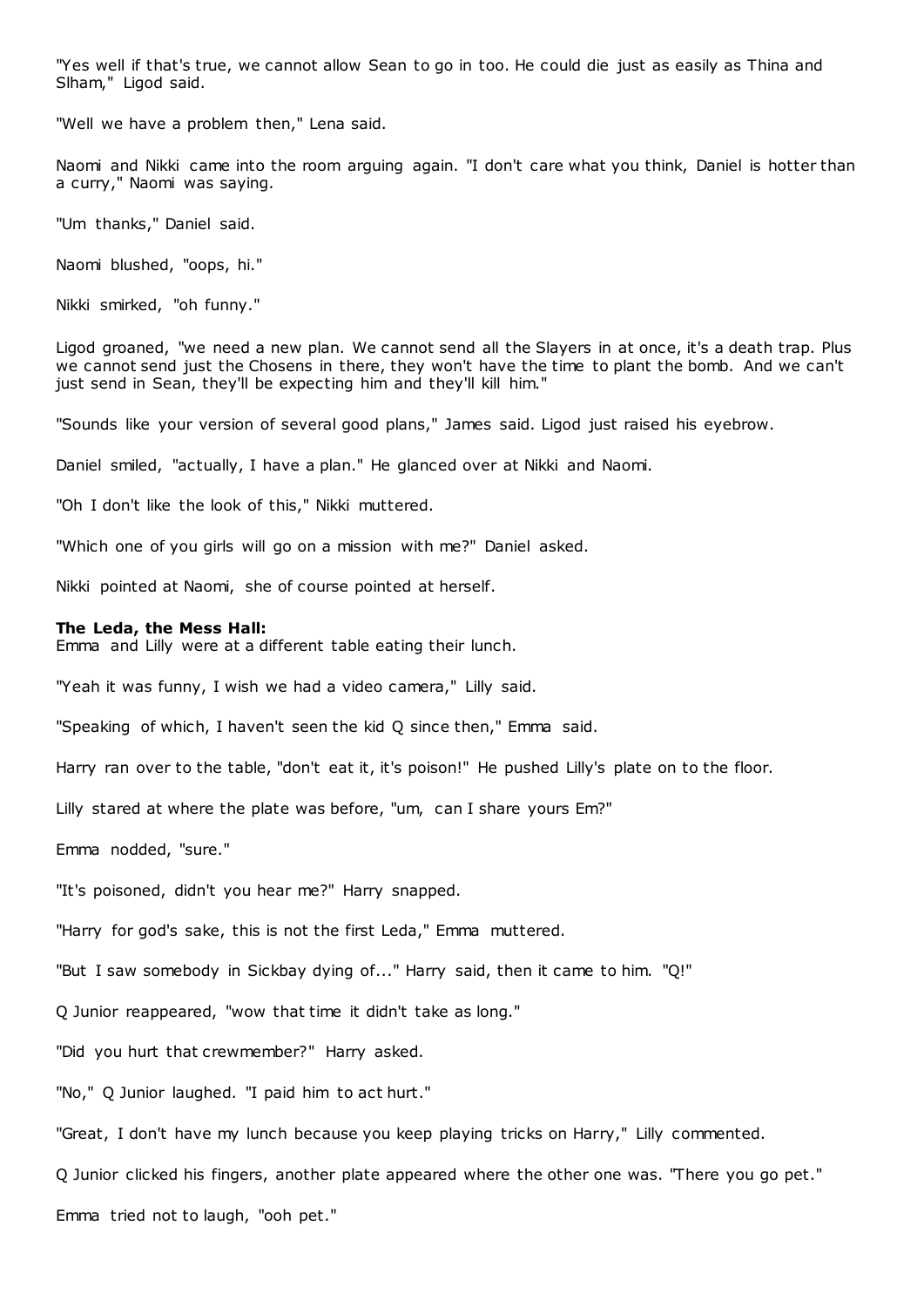Q Junior sat in between the two girls, "oh I'm sorry, I didn't mean to make you jealous."

"Huh?" Emma muttered.

Q appeared nearby the table, "son may I have a word with you?"

"Um no," Q Junior replied.

"Tough, we need to sort out the problem with you and my student," Q said.

"Oh right, I don't like her anymore. Can I stay here on the Leda with these two?" Q Junior asked.

"Oh no," Lilly groaned.

Harry frowned, "you mean just Lilly right?"

"No, um which one's Lilly?" Q Junior asked.

"I am," Lilly muttered.

"You're not staying here son if you don't need to be here," Q said.

"But I do," Q Junior moaned.

Q groaned, "whatever, I just need to pay off Kathy either way. The wormhole didn't work so I've got a better idea."

"Why don't you just click your fingers and make them appear nearby?" Emma questioned.

"Because that's too easy," Q replied.

"Ohno, we can't have that," Lilly muttered.

"What's the plan then? Does it involve stopping your son playing pranks on me?" Harry asked.

"Not really no," Q replied with a cheeky smile on his face. "The Enterprise is having a little trouble with a Game Sphere. Those can transport once won like cubes but they don't really have the means to get inside it."

"I still think you should just make them appear here," Emma said.

Q sighed, "just trust me on this, this time it'll work."

"Whatever, when's Q boy going home?" Harry asked.

"Later, I need to concentrate, well not really," Q replied. He disappeared.

"Hmm charming," Q Junior muttered.

#### **The Watchers Ship:**

Daniel walked over to Lena while she fiddled with the big computer. "What are you doing?" he asked.

"Oh, seeing what weapons they have in the database," Lena replied. She pressed one of the buttons. "I think I'll take that big rifle."

"I'm just wondering Lena, after this mission do you want to go to the holodeck or something?" Daniel asked carefully.

"You mean to train?" Lena said without taking her eyes off the computer.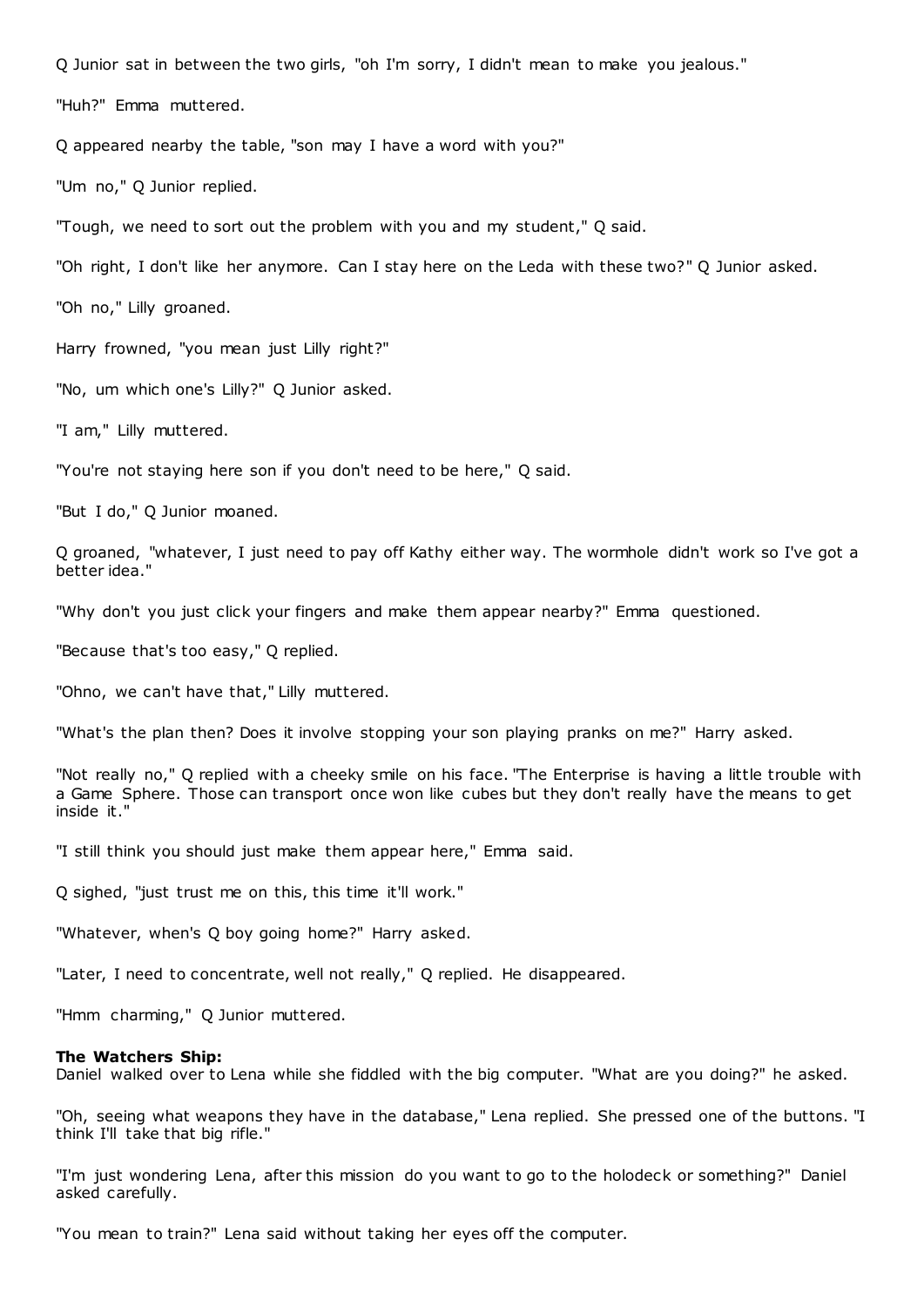"No I mean um, like a date," Daniel muttered.

Lena glanced at him with wide eyes, "what?"

"Ok forget it, it was a stupid question," Daniel said.

"Daniel, you used to train me when I was little. Not only that but you're older than my brother," Lena said.

"I am? How old am I just out of interest?" Daniel asked.

Lena rolled her eyes, "I dunno about thirty three, and I'm twenty."

"Oh, that's not that bad if you think about it," Daniel said.

"I thought I was supposed to forget it," Lena said.

"Well I don't see what's wrong with my question, do you want to go out with me or not?" Daniel asked.

"Hum, let me think about that," Lena replied. She turned around and kneed him in a certain place. He fell to the ground.

"Ok, let me know when you decide," Daniel almost squeaked.

James walked over to them both, "ok please tell me he did something, and you're not just in a kicking mood."

"Now both actually. Are we going now?" Lena questioned.

"Whenever Daniel's ready," James replied.

"I'm ok, I'm ok," Daniel muttered as he climbed to his feet.

"All right, let's go," Lena said.

## **A little while later:**

## **The sphere, inside a large building:**

James, Lena, Daniel and Naomi were all in a big lift, which had stopped.

"Ok are you sure this'll work?" Lena asked.

"Not if you keep asking me stupid questions," Daniel muttered in response.

"Fine, let's do it," James said, he pressed a button nearby the door.

Daniel stepped over to the corner of the lift nearby the door, he glared at Naomi who wasn't moving at all.

"Naomi, do you remember the plan?" Lena asked angrily. Naomi shook her head. Lena groaned, she pushed her into the other corner nearby the door. The doors then opened, James and Lena left the lift and the doors closed again.

"Oh right, the people on this deck aren't supposed to see us," Naomi giggled.

Daniel rolled his eyes, "you're a very stupid kid." The lift started moving again.

## **The Enterprise Bridge:**

Wesley and Ligod were on the viewscreen again. "It was Daniel's idea I assure you," Ligod said.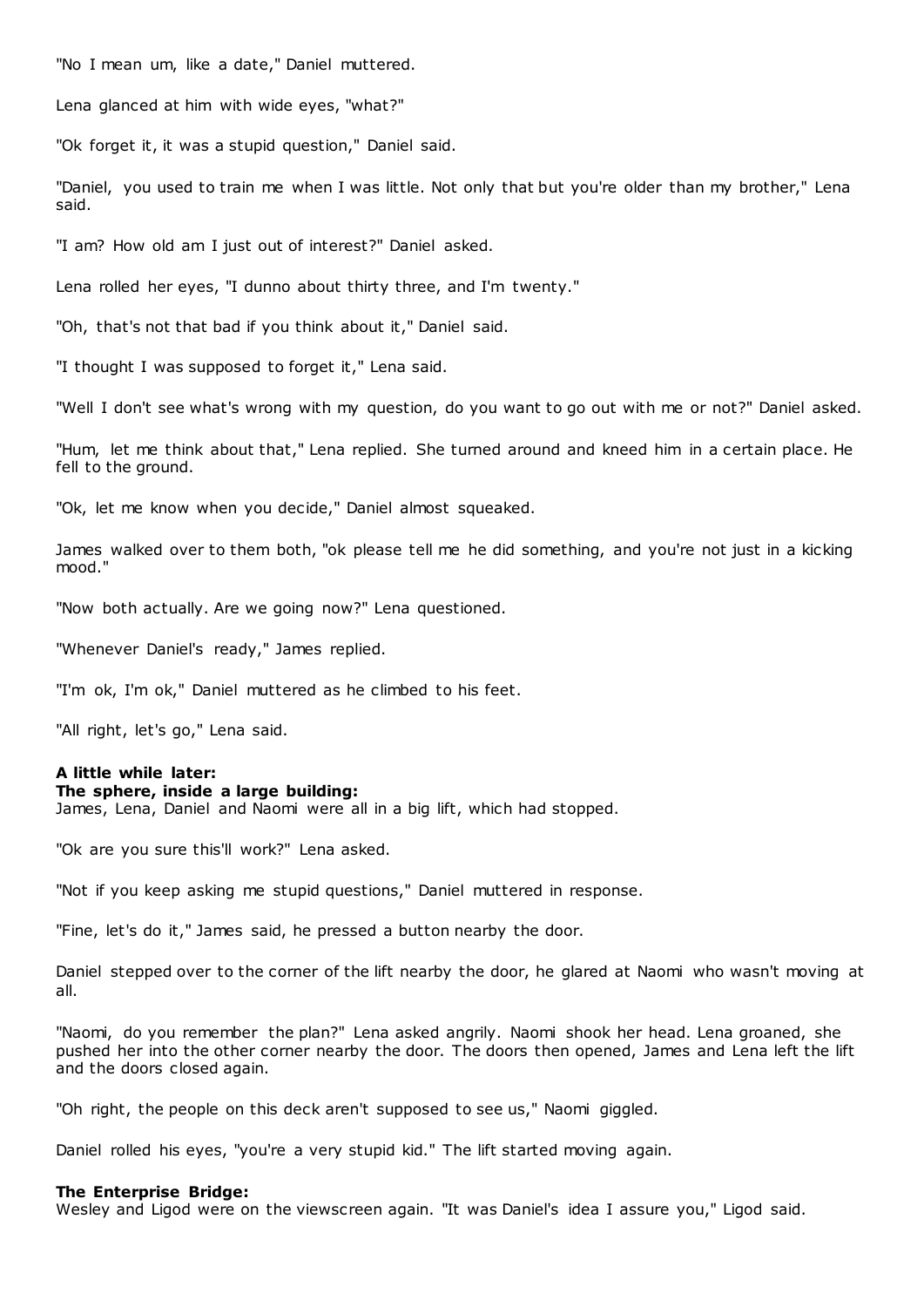"Yeah I'm sure," Jessie muttered.

"Look the Slayers can't do this plan, the Softmicron will catch them straight away with the bomb. The only sensible alternative was to make it look like the Slayers are sticking with the attack and probably get killed plan, while Daniel and Naomi plant a bomb unnoticed," Ligod said.

"What happens if they do get killed?" Jessie asked.

"Uh," Wesley said nervously. "Don't you know anything, nobody can die in the actual games."

Ligod rolled his eyes, "are you stupid, Thina and Slham were killed not long ago."

Wesley cleared his throat, "didn't I tell you the evil witch story?"

"Oh that's right, they'll not die as they're Chosens. Only normal people can get killed or something," Ligod replied nervously.

Tom rolled his eyes, "not that this isn't interesting but I was in the middle of playing Tetris on the big screen. Bye bye."

"No you weren't, you suck at Tetris you played for ten seconds and you lost," Jessie said.

"Well it was on level nine," Tom muttered.

Both ships started shaking just lightly. "What's that?" Bryan asked.

"Um, we're getting pulled closer to the sphere," Triah replied.

"Yes, the gravimetric pull of the sphere has increased somehow, we're too close," Wesley said.

"Duh, that's what I said," Triah muttered.

"Reverse engines," Tom ordered.

Bryan shrugged, "ok but that never works."

#### **The sphere:**

Daniel and Naomi stepped off the lift, into what looked like a basement. A janitor was nearby brushing the ground.

"Great, you'll have to distract him," Daniel said.

"How can I distract him?" Naomi asked.

"Well let me think, you're a blonde and young bimbo with no brains, plus you're easy. Hmm there is no way out of this," Daniel said sarcastically.

Naomi glared at him, "I am not easy, and no one has told me what a bimbo is."

"Just go and flirt with him," Daniel muttered.

Naomi groaned, she headed over to the janitor. Daniel knelt down, he started to work on a small black device.

#### **Meanwhile:**

James and Lena were now more or less surrounded by Softmicron posed as the native aliens.

"Crap, I think I should bring out the big guns," Lena said quietly.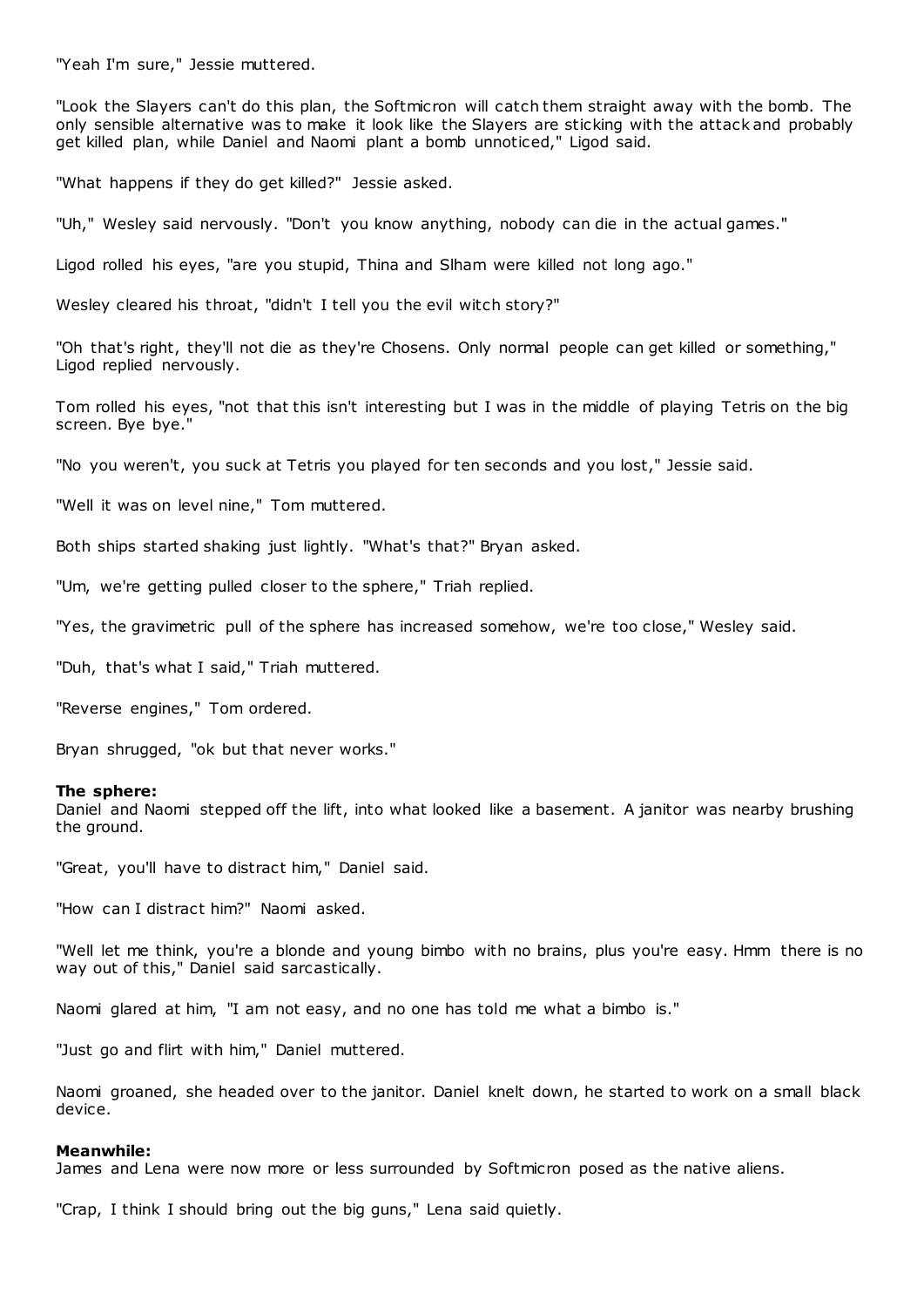"Remind me, what are the big guns?" James asked.

Lena opened up a bag and pulled a big gun, "a big gun." She then started firing it in front of her, most of the Softmicron fell to the ground dead. "Cool."

"Why didn't I get one of those?" James muttered.

In: "Lavine to Stuart and Janeway, um we've finished with the um present for um, you know."

"Oh my god that's bad," Lena groaned.

James glanced back at the lift, it was guarded by several aliens. "I hope you've got enough ammo in that thing."

Lena shook it, "nope, I used it all up." She threw it at a group.

"The ones near the lift would have been better," James said.

Lena looked nervous, "oh crap." She looked around, she spotted a large window nearby. "I'm wondering, are you still afraid of heights?"

"Yeah I think so, what's that got to do with anything?" James replied.

Lena didn't answer him, she just pushed him hard into the window. Of course it broke, and he fell to the ground which was a lot of metres away. Lena jumped after him, unlucky for him she landed right on top of him.

He pushed her off him not looking too happy might I add. "Why does everyone do that to me, you could have just told me to jump," he grumbled.

She smiled innocently, "well it was four floors up, you wouldn't have jumped."

"Well it would have been better than blowing up," James muttered as he stood up. "We'd better get to safety." He and Lena rushed away from the building. Just then Daniel and Naomi rushed out of the building, with the janitor right behind them.

"Come back sweet blonde girl!" he yelled after Naomi.

"Oh god, why is it always the ugly ones who take the flirting seriously," Naomi moaned.

Daniel groaned, "less talk, more running."

Once they had ran half way down the street the whole building exploded, the force of it pushed everyone in the area to the ground. Just then there was a brief flash of light.

The janitor pulled himself up, he looked around but couldn't see Naomi. "Aaaw man, not again."

#### **The Watchers Ship:**

Lena, James, Daniel and Naomi stepped out of the units. "Cool we did it, and I got rid of the creepy janitor," Naomi said.

"I'll not ask," Lena said.

"This is very strange, very strange indeed," Wesley muttered to himself.

James groaned, "oh please tell me that was the right building."

"Oh no it was, the game did end but just as the Enterprise and us were about to collide with it," Wesley said.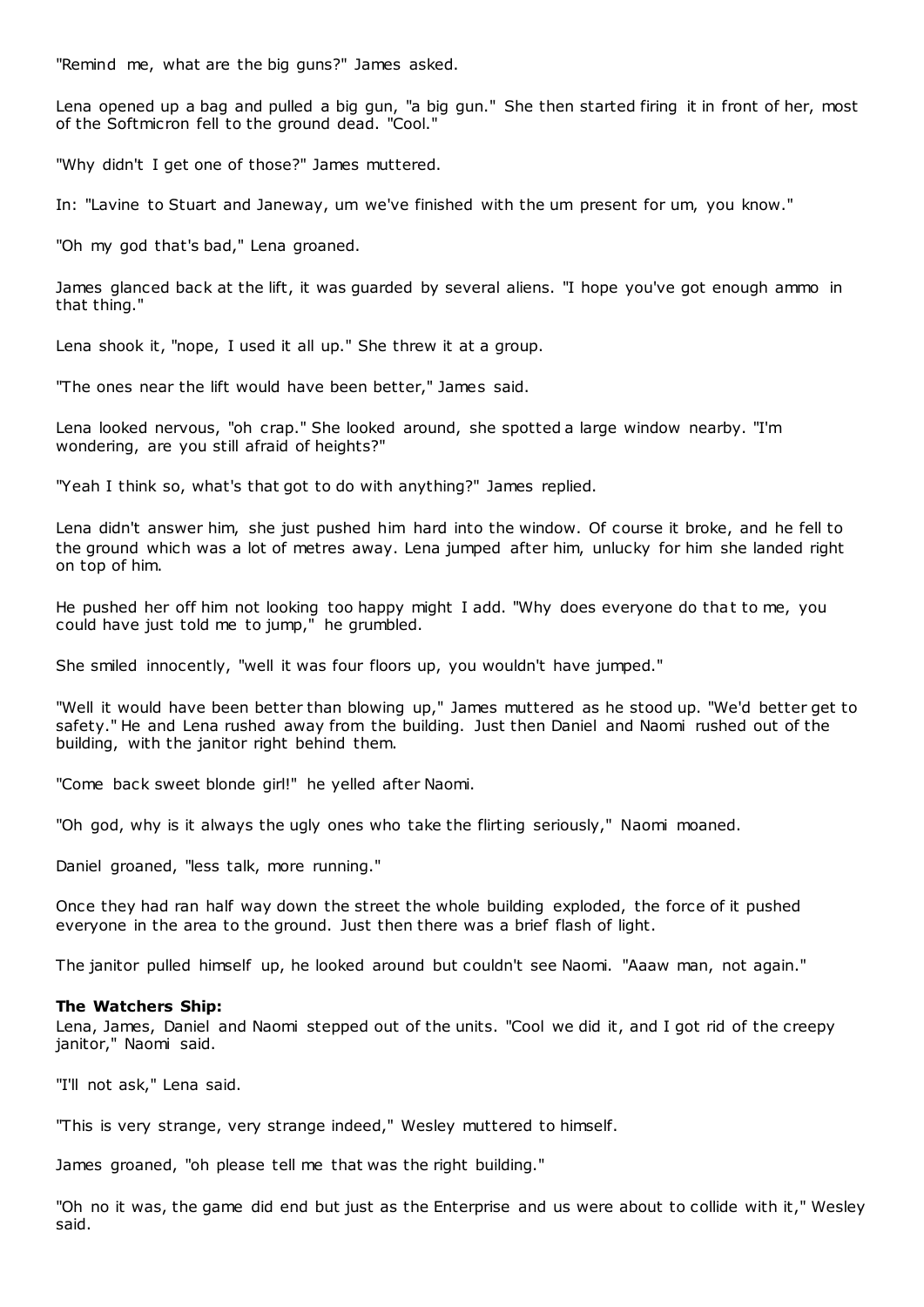"We were about to collide with it, why?" Daniel questioned.

"To be honest, we're not sure," Ligod replied.

"It gets worse. We're in orbit of a different planet to the one we saved," Wesley said.

## **The Enterprise Bridge:**

In: "Astrometrix with a x again, to the bridge."

Tom shook his head as he tapped his commbadge, "yes?"

In: "We're not near that planet anymore. As soon as it ended we appeared nearby another planet."

"Yes we got that part, but where are we?" Tom asked.

In: "Checking."

"This just gets weirder and weirder," Triah muttered.

In: "Hmm, we're in a system just nearby the Federation border."

"And weirder and weirder," Triah continued to mutter.

"Um, what?" Tom stuttered.

"You mean we're home again?" Jessie questioned.

In: "Kinda, we just need to go forward a bit."

"Cool, where should I head too?" Bryan asked.

"Well Earth I suppose, how long will it take?" Tom replied.

Triah turned back to her station, "about a week."

"Wait, the other ship came with us right?" Jessie asked.

"Yeah they did," Triah replied.

"Well that's ok then, mostly," Jessie said.

#### **Voyager, the Ready Room:**

Kathryn was in the middle of another cup of coffee when Q appeared in the middle of the room. Startled she spilt some of the coffee down her uniform.

"Hello Kathy," he said.

Kathryn just glared, "look what you made me do."

Q clicked his fingers, her uniform became clean again. "I even refilled the cup for you."

"Thanks, I can only hope that your son has gone home now," Kathryn said.

"As a matter of fact he has, but it took some persuading. He now has an infatuation with those two half Liger females," Q said.

Kathryn shook her head, "typical."